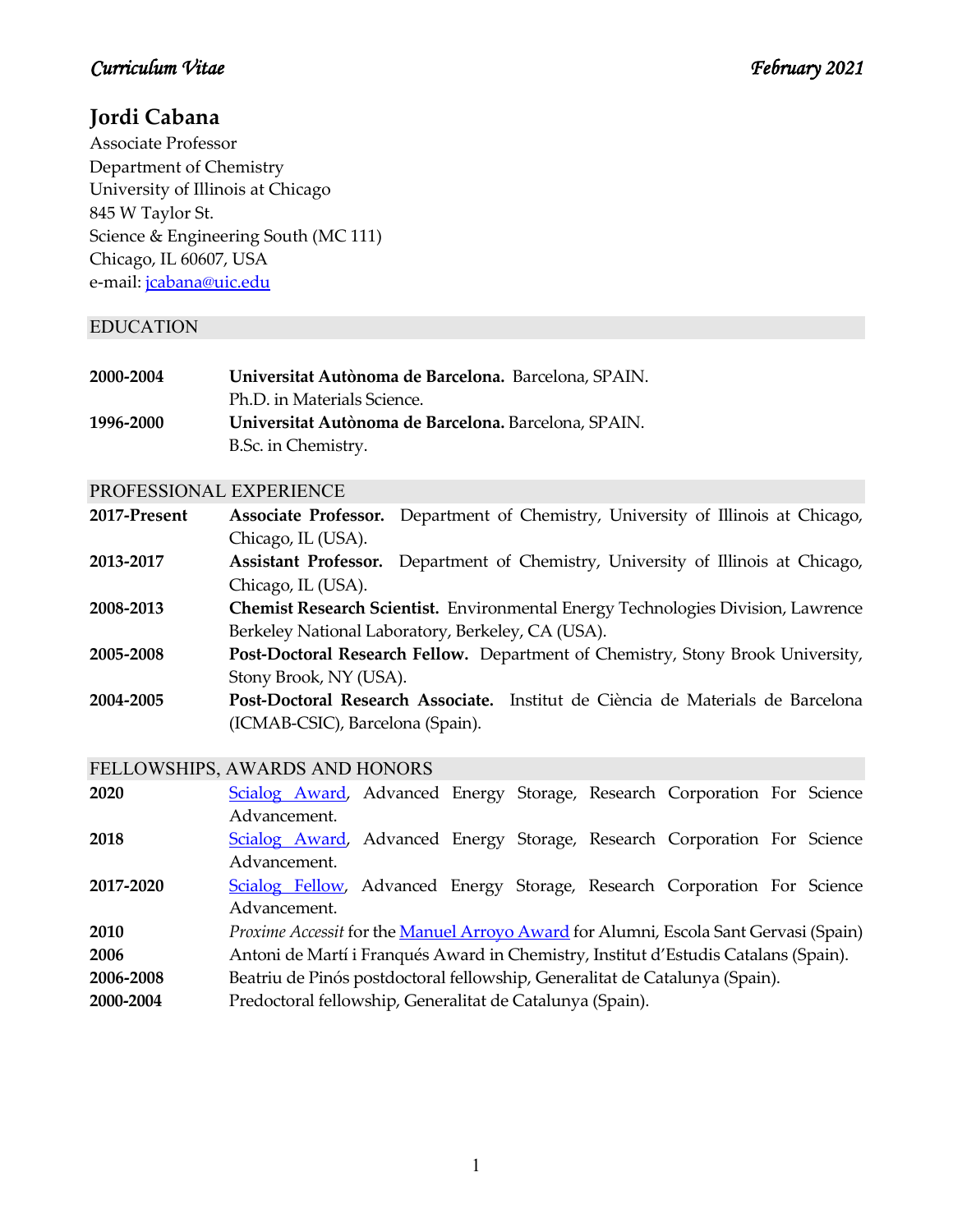# FUNDING SUPPORT

|           | (Amounts indicate only the share for Jordi Cabana, unless otherwise stated)                   |
|-----------|-----------------------------------------------------------------------------------------------|
| 2020-2023 | Department of Defense: Educational and Research Training Collaborative: Workforce             |
|           | Development for National Defense (PI: Russell Hemley, UIC), \$2,999,694 (grant to support     |
|           | undergraduate training).                                                                      |
| 2020-2023 | National Science Foundation: Defining Critical Heterogeneity in Cathode Architectures for     |
|           | Li-ion Batteries with High Energy Density (PI: Jordi Cabana, UIC), \$330,625.                 |
| 2020-2022 | Research Corporation for Science Advancement: Solid Electrolytes with Dual Li- and F-         |
|           | ion Conductivity to Overcome the Tyranny of Gravimetric Capacity (PI: Jordi Cabana, UIC),     |
|           | \$55,000.                                                                                     |
| 2018-2023 | Department of Energy: Joint Center for Energy Storage Research - Synthesis and                |
|           | Characterization of New Cathode Host Structures (Director: George Crabtree, ANL/UIC),         |
|           | \$714,082 (2018-2021 period only).                                                            |
| 2018-2021 | National Science Foundation: Chemical and Electronic States in Chalcogenide-based             |
|           | Electrocatalytic Systems During CO <sub>2</sub> Reduction (PI: Jordi Cabana, UIC), \$225,000. |
| 2018-2021 | National Science Foundation: Elucidation of Ligand-Centered Electrochemical Reactivity in     |
|           | Complex Transition Metal Oxides (PI: Jordi Cabana, UIC), \$338,805.                           |
| 2018-2019 | Research Corporation for Science Advancement: Defining Interfacial Reactivity in High         |
|           | Capacity Li-ion Cathode Materials (PI: Jordi Cabana, UIC), \$33,334.                          |
| 2017-2020 | National Science Foundation: MRI: Acquisition of a Multi-Reaction Mode Inductively            |
|           | Coupled Plasma-Mass Spectrometer for Metal Analysis in Environmental Media (PI: Kathryn       |
|           | Nagy, UIC), \$209,947 (instrumentation award).                                                |
| 2017-2021 | National Science Foundation: Next Generation Electrochemistry (NGenE) Summer Institute        |
|           | (PI: Jordi Cabana, UIC), \$100,000 (grant to support organization of Summer workshop).        |
| 2016-2020 | National Science Foundation: Battery Cathodes with Optimized Interfacial Stability through    |
|           | the Tailored Design of Core-Shell Architectures (PI: Jordi Cabana, UIC), \$371,399.           |
| 2016-2019 | National Science Foundation: MRI: Acquisition of a Dual-EELS Gatan Quantum Imaging            |
|           | Spectrometer to Upgrade the JEOL ARM200CF at UIC (PI: Robert Klie, UIC), \$209,947            |
|           | (instrumentation award).                                                                      |
| 2014-2018 | Army Research Laboratory: Crystal and Electronic Structure Stability of High Voltage          |
|           | LiCoPO <sub>4</sub> -Based Electrodes (PI: Jordi Cabana, UIC), \$267,715.                     |
| 2014-2019 | Department of Energy: Northeast Center for Chemical Energy Storage - High Resolution          |
|           | Chemical Imaging of Electrode Processes (Director: M. Stanley Whittingham, Binghamton         |
|           | University), \$610,000.                                                                       |
| 2013-2019 | Department of Energy: Joint Center for Energy Storage Research - Synthesis and                |
|           | Characterization of New Cathode Host Structures (Director: George Crabtree, ANL/UIC),         |
|           | \$1,521,037.                                                                                  |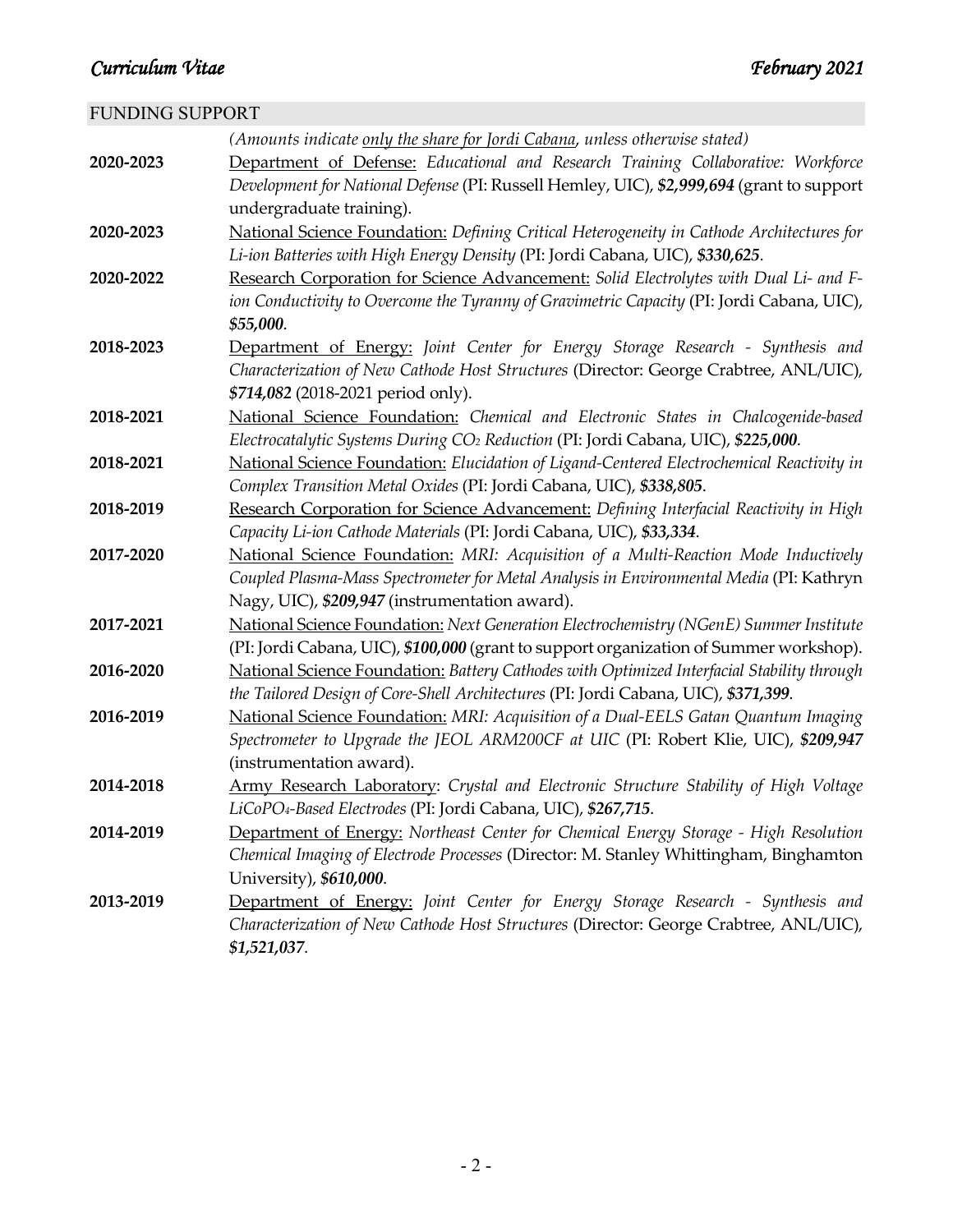### PUBLICATIONS

#### **Journals included in the SCI ("\*" = corresponding author; "#" = undergraduate researcher)**

- [1] L. Majidi, A. Ahmadiparidari, N. Shan, S. N. Misal, K. Kumar, Z. Huang, S. Rastegar, Z. Hemmat, X. Zou, P. Zapol, J. Cabana, L. A. Curtiss\* and A. Salehi-Khojin\*. *2D copper tetrahydroxyquinone conductive metal–organic framework for selective CO2 electrocatalysis at low overpotentials*, Adv. Mater. **2021**, 33, 2004393.
- [2] Q. Wang, S. Mariyappan, G. Rousse, A. V. Morozov, B. Porcheron, R. Dedryvère, J. Wu, W. Yang, L. Zhang, M. Chakir, M. Avdeev, M. Deschamps, Y.-S. Yu, J. Cabana, M.-L. Doublet, A. M. Abakumov and J.-M. Tarascon\*. *Unlocking anionic redox activity in O3-type sodium 3d layered oxides via Li substitution*, Nat. Mater. **2021**, In press.
- [3] X. Cao, H. Li, Y. Qiao\*, M. Jia, X. Li, J. Cabana and H. Zhou\*. *Stabilizing anionic redox chemistry in a Mn-based layered oxide cathode constructed by Li-deficient pristine state*, Adv. Mater. **2021**, 33, 2004280.
- [4] H. Li, A. J. Perez, B. Taudul, T. D. Boyko, J. W. Freeland, M. L. Doublet, J.-M. Tarascon and J. Cabana\*. *Elucidation of active oxygen sites upon delithiation of Li3IrO4*, ACS Energy Lett. **2021**, 6, 140- 147.
- [5] S. T. Plunkett, H. H. Wang, S. H. Park, Y. J. Lee, J. Cabana, K. Amine, S. Al-Hallaj, B. P. Chaplin<sup>\*</sup> and L. A. Curtiss\*. *Charge transport properties of lithium superoxide in Li-O2 batteries*, ACS Appl. Energy Mater. **2020**, 3, 12575-12583.
- [6] I. D. Johnson, G. Nolis, L. Yin, H. D. Yoo, P. Parajuli, A. Mukherjee, J. L. Andrews, M. Lopez, R. F. Klie, S. Banerjee, B. J. Ingram, S. Lapidus, J. Cabana\* and J. A. Darr\*. *Enhanced charge storage of nanometric ζ-V2O5 in Mg electrolytes*, Nanoscale **2020**, 12, 22150-22160.
- [7] M. Lopez<sup>#</sup>, H. D. Yoo, L. Hu, J. L. Andrews, S. Banerjee and J. Cabana\*. *Does water enhance Mg intercalation in oxides? The case of a tunnel framework*, ACS Energy Lett. **2020**, 5, 3357-3361.
- [8] S. Wang, J. Cavin, Z. Hemmat, K. Kumar, A. Ruckel, L. Majidi, H. Gholivand, R. Dawood, J. Cabana, N. Guisinger, R. F. Klie, F. Khalili-Araghi, R. Mishra\* and A. Salehi-Khojin\*. *Phasedependent band gap engineering in alloys of metal-semiconductor transition metal dichalcogenides*, Adv. Funct. Mater. **2020**, 30, 2004912.
- [9] G. M. Nolis, J. M. Gallardo-Amores, J. Serrano-Sevillano, E. P. Jahrman, H. D. Yoo, L. Hu, J. C. Hancock, J. Bolotnikov, S. Kim, J. W. Freeland, Y.-S. Liu, K. R. Poeppelmeier, G. T. Seidler, J. Guo, M. Á Alario-Franco, M. Casas-Cabanas, E. Morán and J. Cabana\*. *Factors defining the intercalation electrochemistry of CaFe2O4-type manganese oxides*, Chem. Mater. **2020**, 32, 8203–8215.
- [10] M. Jia, H. Li, Y. Qiao\*, L. Wang, X. Cao, J. Cabana, H. Zhou\*. *Elucidating anionic redox chemistry in P3 layered cathode for Na-ion batteries*, ACS Appl. Mater. Interfaces **2020**, 12, 38249–38255.
- [11] L. Yin, M. Murphy, K. Kim, L. Hu, J. Cabana, D. J. Siegel and S. H. Lapidus\*. *Synthesis of antiperovskite solid electrolytes: Comparing Li3SI, Na3SI, and Ag3SI*, Inorg. Chem. **2020**, 59, 11244- 11247.
- [12] L. Hu, J. R. Jokisaari, B. J. Kwon, L. Yin, S. Kim, H. Park, S. H. Lapidus, R. F. Klie, B. Key, P. Zapol, B. J. Ingram, J. T. Vaughey and J. Cabana\*. *High capacity for Mg2+ deintercalation in spinel vanadium oxide nanocrystals*, ACS Energy Lett. **2020**, 5, 2721-2727.
- [13] B. J. Kwon, L. Yin, H. Park, P. Parajuli, K. Kumar, S. Kim, M. Yang, M. Murphy, P. Zapol, C. Liao, T. T. Fister, R. F. Klie, J. Cabana, J. T. Vaughey, S. H. Lapidus and B. Key\*. *High voltage Mg-ion battery cathode via a solid solution Cr–Mn spinel oxide*, Chem. Mater. **2020**, 32, 6577-6587.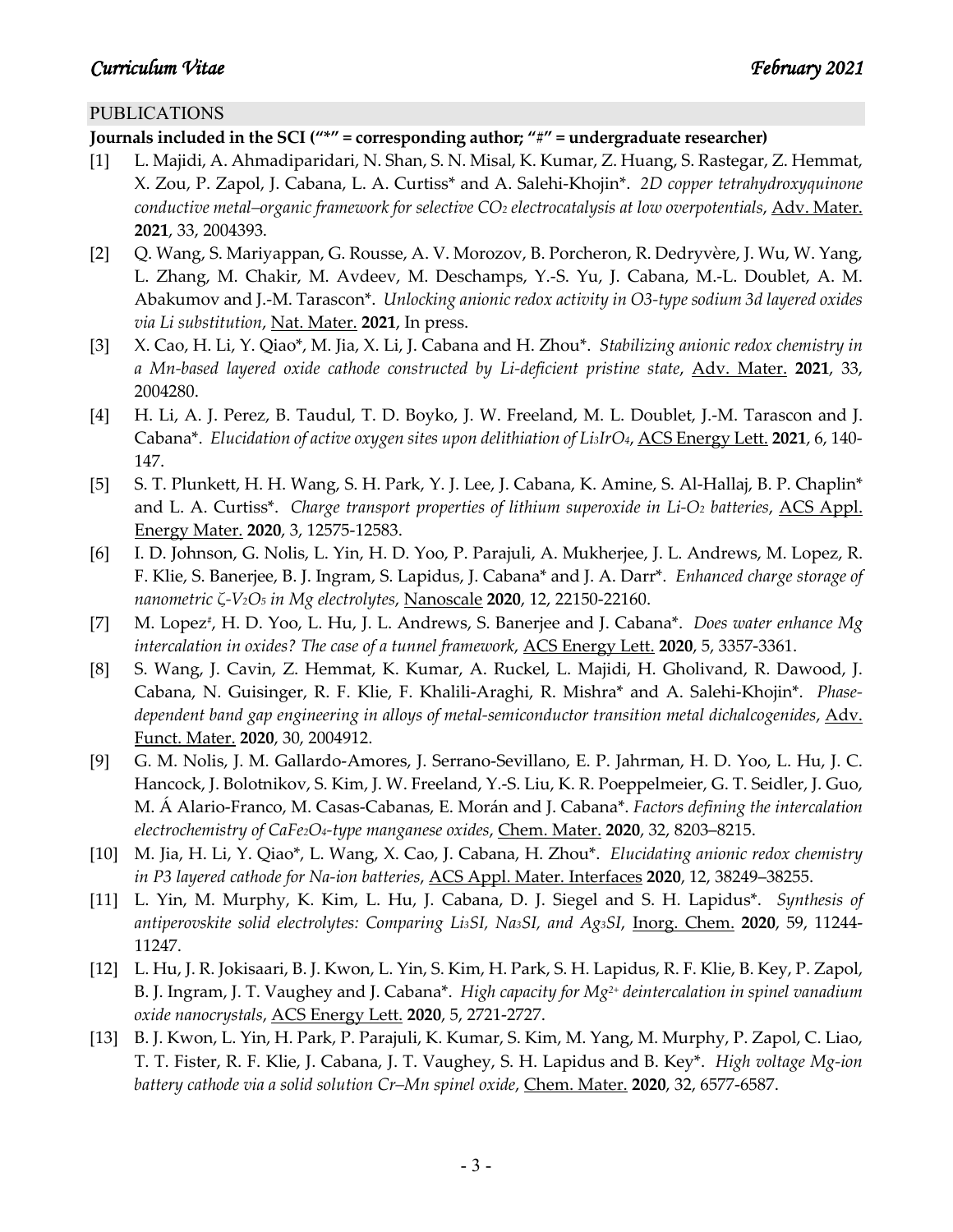- [14] A. Kuhn\*, M. R. Plews, J. C. Pérez-Flores, F. Fauth, M. Hoelzel, J. Cabana and F. García-Alvarado. *Redox chemistry and reversible structural changes in rhombohedral VO2F cathode during Li intercalation*, Inorg. Chem. **2020**, 59, 10048-10058.
- [15] I. D. Johnson, G. Nolis, K. McColl, Y. A. Wu, D. Thornton, L. Hu, H. D. Yoo, J. W. Freeland, F. Corà, J. K. Cockcroft, I. P. Parkin, R. F. Klie, J. Cabana and J. A. Darr. *Probing Mg intercalation in the tetragonal tungsten bronze framework V4Nb18O55*, Inorg. Chem. **2020**, 59, 9783-9797.
- [16] M. Wolfman, Y.-S. Yu, B. M. May, Z. W. Lebens-Higgins, S. Sallis, N. V. Faenza, N. Pereira, N. Shirato, V. Rose, D. A. Shapiro, G. G. Amatucci, L. F. J. Piper and Jordi Cabana\*. *Mapping competitive reduction upon charging in LiNi0.8Co0.15Al0.05O2 primary particles*, Chem. Mater. **2020**, 32, 6161-6175.
- [17] B. J. Kwon, C. Kim, J. R. Jokisaari, H. D. Yoo, S.-D. Han, S. Kim, K.-C. Lau, C. Liao, Y.-S. Liu, J. Guo, B. Key, R. F Klie, J. Cabana\*. *Intercalation of Mg into a few-layer phyllomanganate in nonaqueous electrolytes at room temperature*, Chem. Mater. **2020**, 32, 6014-6025.
- [18] H. Li, S. Ramakrishnan, J. W. Freeland, B. D. McCloskey and J. Cabana\*. *Definition of redox centers in reactions of lithium intercalation in Li3RuO4 polymorphs*, J. Am. Chem. Soc. **2020**, 142, 8160-8173.
- [19] J. G. Lapping, O. J. Borkiewicz, K. M. Wiaderek, J. L Allen, T. R. Jow and J. Cabana\*. *Structural changes and reversibility upon deintercalation of Li from LiCoPO4 derivatives*, ACS Appl. Mater. Interfaces **2020**, 12, 20570-20578.
- [20] Z. Hemmat, J. Cavin, A. Ahmadiparidari, A. Ruckel, S. Rastegar, S. N. Misal, L. Majidi, K. Kumar, S. Wang, J. Guo, R. Dawood, F. Lagunas, P. Parajuli, A. T. Ngo, L. A. Curtiss, S. B. Cho, J. Cabana, R. F. Klie, R. Mishra\*, A. Salehi-Khojin\*. *Quasi-binary transition metal dichalcogenide alloys: Thermodynamic stability prediction, scalable synthesis and application*, Adv. Mater. **2020**, 32, 1907041.
- [21] L. Hu\*, F. Hassan#, L. Yin and J. Cabana. *Spinel-layered Li1.1[Mn0.6Co0.8Ni0.6]O4-*<sup>δ</sup> *nanocrystals: Synthesis and electrochemistry at high potentials*, J. Solid State Chem. **2020**, 288, 121365.
- [22] M. L. Nisbet, I. M. Pendleton, G. M. Nolis, K. J. Griffith, J. Schrier, J. Cabana, A. J. Norquist and K. R. Poeppelmeier\*. *Machine-learning-assisted synthesis of polar racemates*, J. Am. Chem. Soc. **2020**, 142, 7555-7566.
- [23] R. Zhang, P. E. Pearce, V. Pimenta, J. Cabana, H. Li, D. Alves Dalla Corte, A. M. Abakumov, G. Rousse, D. Giaume, M. Deschamps and A. Grimaud. *First example of protonation of Ruddlesden-Popper Sr2IrO4: a route to enhanced water oxidation catalysts*, Chem. Mater. **2020**, 32, 3499-3509.
- [24] L. Majidi, Z. Hemmat, R. E. Warburton, K. Kumar, A. Ahmadiparidari, L. Hong, J. Guo, P. Zapol, R. F. Klie, J. Cabana, J. Greeley, L. A. Curtiss\* and A. Salehi-Khojin\*. *Highly active rhenium-, ruthenium-, and iridium-based dichalcogenide electrocatalysts for oxygen reduction and oxygen evolution reactions in aprotic media*, Chem. Mater. **2020**, 32, 2764-2773.
- [25] H. Kim, W. Choi, J. Yoon, J. H. Um, W. Lee, J. Kim, J. Cabana and W.-S. Yoon\*. *Exploring anomalous charge storage in anode materials for next-generation Li rechargeable batteries*, Chem. Rev. **2020**, 120, 6934–6976.
- [26] X. Cao, H. Li, Y. Qiao, X. Li, M. Jia, J. Cabana and H. Zhou\*. *Stabilizing reversible oxygen redox chemistry in layered oxides for sodium-ion batteries*, Adv. Energy Mater. **2020**, 10, 1903785.
- [27] C. Zhao, Z. Yao, Q. Wang, H. Li, J. Wang, M. Liu, S. Ganapathy, Y. Lu, J. Cabana, B. Li, X. Bai, A. Aspuru-Guzik, M. Wagemaker\*, L. Chen and Y.-S. Hu\*. *Revealing high Na-content P2-type layered oxides as advanced sodium-ion cathodes*, J. Am. Chem. Soc. **2020**, 142, 5742-5750.
- [28] T. de Boer\*, J. G. Lapping, J. A. Read, T. T. Fister, M. Balasubramanian, J. Cabana\* and A. Moewes. *Direct evidence of charge transfer upon anion intercalation in graphite cathodes through new electronic states: An experimental and theoretical study of hexafluorophosphate*, Chem. Mater. **2020**, 32, 2036-2043.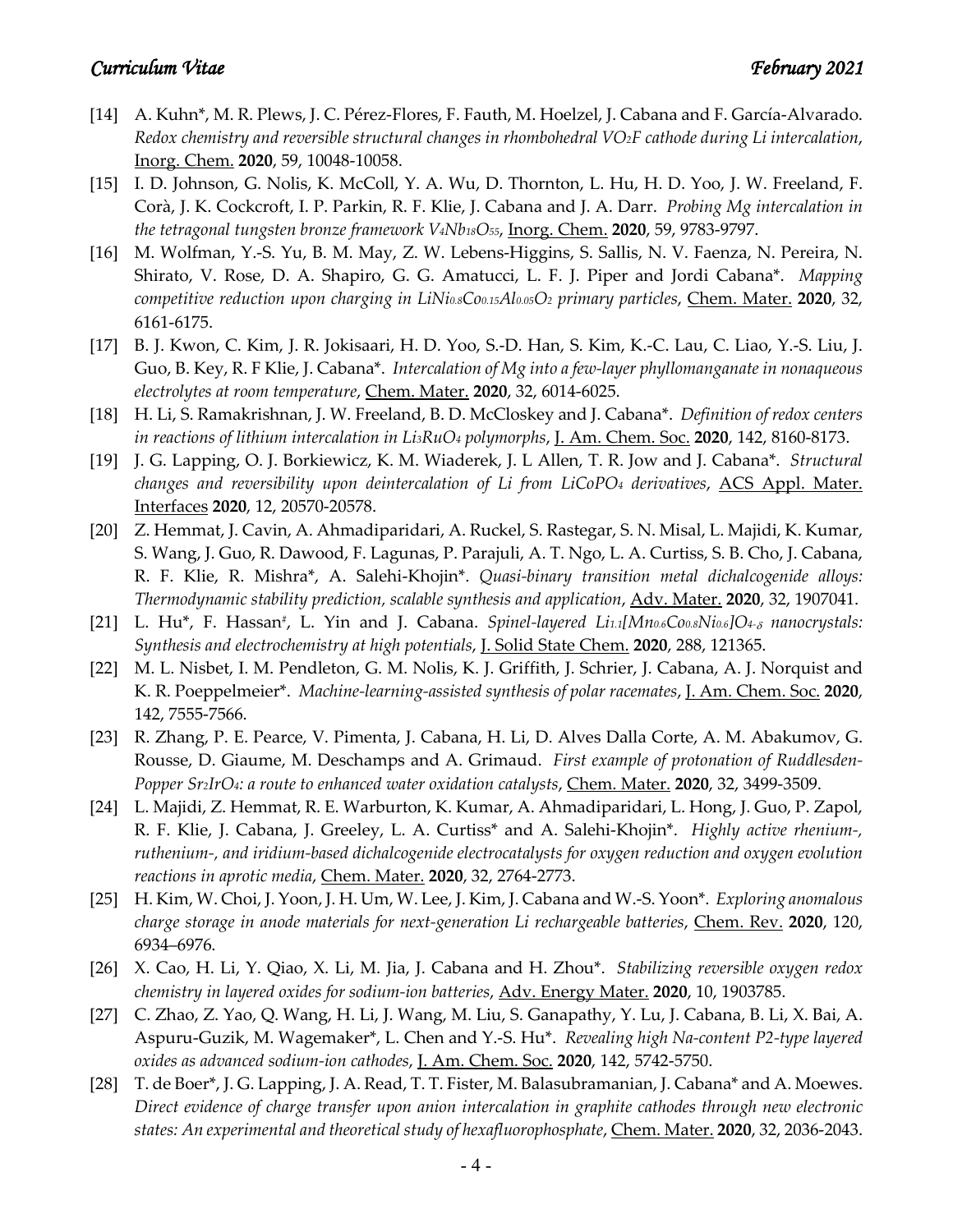- [29] M. Wolfman, S. Khawaja# and J. Cabana\*. *Mapping and metastability of heterogeneity in LiMn2O4 battery electrodes with high energy density*, J. Electrochem. Soc. **2020**, 167, 020526.
- [30] B. J. Kwon, F. Dogan, J. R. Jokisaari, B. Key, I. L. Bolotin, T. Paulauskas, C. Kim, R. F Klie and J. Cabana\*. *Synthesis and characterization of core-shell nanocrystals of Co-rich cathodes*, J. Electrochem. Soc. **2020**, 167, 050501.
- [31] B. J. Kwon, K. C. Lau, H. Park, Y. A. Wu, K. L. Hawthorne, H. Li, S. Kim, I. L. Bolotin, T. T. Fister, P. Zapol, R. F. Klie, J. Cabana, C. Liao, S. H. Lapidus, B. Key and J. T. Vaughey\*. *Probing electrochemical Mg-ion activity in MgCr2-xVxO4 spinel oxides*, Chem. Mater. **2020**, 32, 1162-1171.
- [32] R. D. Bayliss, B. Key, G. Sai Gautam, P. Canepa, B. J. Kwon, S. H. Lapidus, F. Dogan, A. A. Adil<sup>#</sup>, A. S. Lipton, P. J. Baker, G. Ceder, J. T. Vaughey and J. Cabana\*. *Probing Mg migration in spinel oxides*. Chem. Mater. **2020**, 32, 663-670.
- [33] S. Saha, G. Assat, M. T. Sougrati, D. Foix, H. Li, J. Vergnet, S. Turi, Y. Ha, W. Yang, J. Cabana, G. Rousse, A. M. Abakumov and J.-M. Tarascon\*. *Exploring the bottlenecks of anionic redox in Li-rich layered sulfides*, Nat. Energy **2019**, 4, 977-987.
- [34] H. Zhang, B. M. May, F. Omenya, M. S. Whittingham, J. Cabana and G. Zhou\*. *Layered oxide cathodes for Li-ion batteries: Oxygen loss and vacancy evolution*, Chem. Mater. **2019**, 31, 7790-7798.
- [35] Q. Jacquet, A. Iadecola, M. Saubanère, H. Li, E. J. Berg, G. Rousse, J. Cabana, M.-L. Doublet and J.-M. Tarascon\*. *Charge transfer band gap as an indicator of hysteresis in Li-disordered rock salt cathodes for Li-ion batteries*, J. Am. Chem. Soc. **2019**, 141, 11452-11464.
- [36] H. D. Yoo, J. R. Jokisaari, Y.-S. Yu, B. J. Kwon, L. Hu, S. Kim, S.-D. Han, M. Lopez<sup>#</sup>, S. H. Lapidus, G. M. Nolis, B. J. Ingram, I. Bolotin, S. Ahmed, R. F. Klie, J. T. Vaughey, T. T. Fister, and J. Cabana\*. *Intercalation of magnesium into a layered vanadium oxide with high capacity*, ACS Energy Lett. **2019**, 4, 1528-1534.
- [37] L. Li\*, F. C Castro, J. S. Park, H. Li, E. Lee, T. Boyko, J. W. Freeland, Z. Yao, T. T. Fister, J. Vinson, E. L. Shirley, C. Wolverton, J. Cabana, V. P. Dravid, M. M. Thackeray and M. K. Y. Chan\*. *Probing electrochemically-induced structural evolution and oxygen redox reactions in layered lithium iridate*, Chem. Mater. **2019**, 31, 4341-4352.
- [38] L. Hu, J. W. Freeland and J. Cabana<sup>\*</sup>. *Surface chemistry, passivation, and electrode performance in core–shell architectures of LiCoO2 nanoplates*, ACS Appl. Energy Mater., **2019**, 2, 2149–2160.
- [39] B. J. Kwon, F. Dogan, J. R. Jokisaari, B. Key, C. Kim, Y.-S. Liu, J. Guo, R. F. Klie and J. Cabana\*. *Effect of passivating shells on the chemistry and electrode properties of LiMn2O4 nanocrystal heterostructures*, ACS Appl. Mater. Interfaces **2019**, 11, 3823–3833.
- [40] L. Esmezjan\*, D. Mikhailova, M. Etter, J. Cabana, C. P. Grey, S. Indris\* and H. Ehrenberg. *Electrochemical lithium extraction and insertion process of sol-gel synthesized LiMnPO4 via two-phase mechanism*, J. Electrochem. Soc. **2019**, 166, A1257-A1265.
- [41] U. Boesenberg\*, D. Sokaras, D. Nordlund, T. C. Weng, E. Gorelov, T. J. Richardson, R. Kostecki and J. Cabana\*. *Electronic structure changes upon lithium intercalation into graphite – Insights from ex situ and operando X-ray Raman spectroscopy*, Carbon **2019**, 143, 371–377.
- [42] L. Hu, I. D. Johnson, S. Kim, G. M. Nolis, J. W. Freeland, H. D. Yoo, T. T. Fister, L. McCafferty, T. E Ashton, J. A. Darr\* and J. Cabana\*. *Tailoring the electrochemical activity of magnesium chromium oxide towards Mg batteries through control of size and crystal structure*, Nanoscale **2019**, 11, 639–646.
- [43] M. R. Plews, T. Yi, J. Lee<sup>#</sup>, E Chan, J. W. Freeland, D. Nordlund and J. Cabana\*. *Synthesis and Xray absorption spectroscopy of potassium transition metal fluoride nanocrystals*, CrystEngComm 2019, 21, 135–144.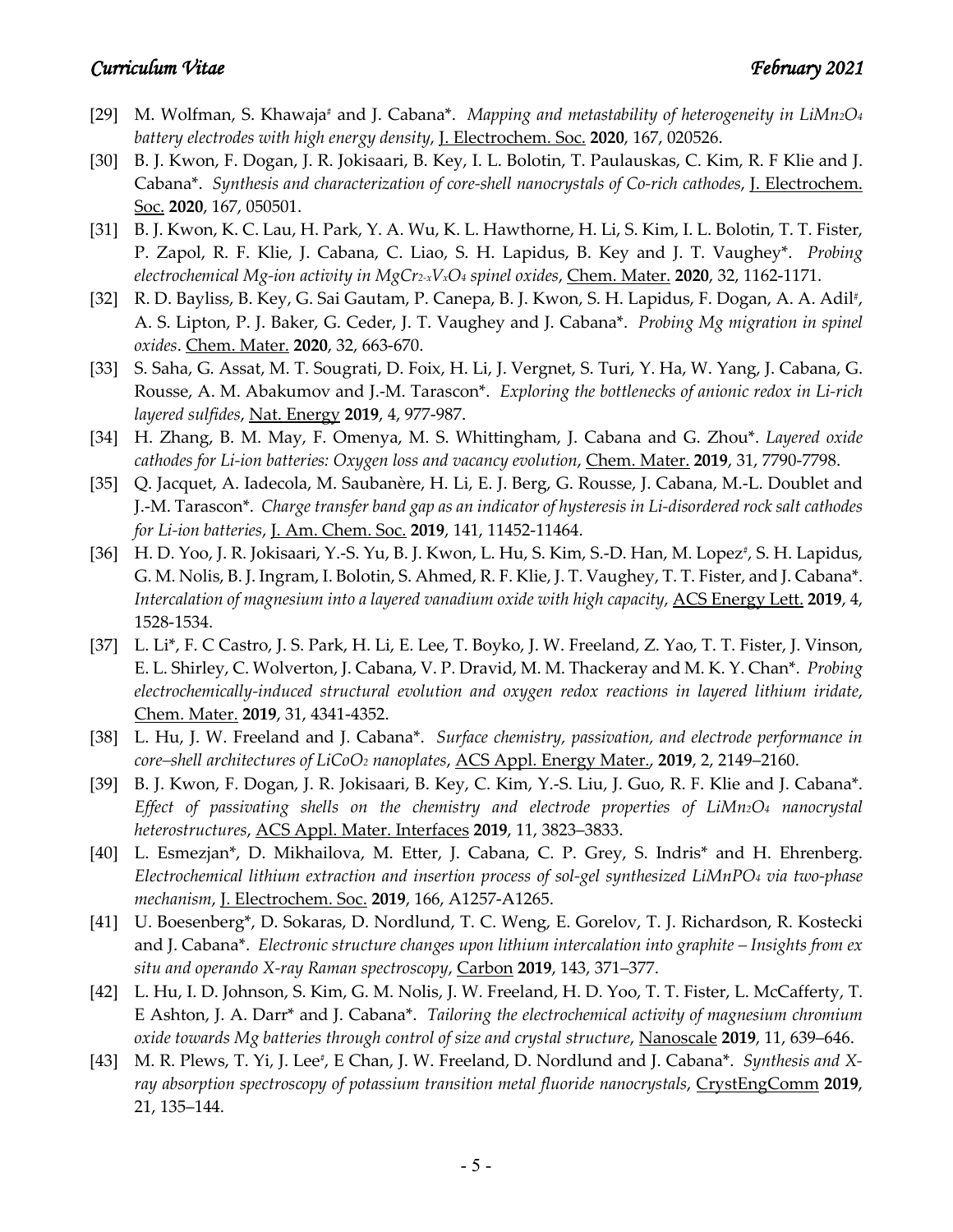- [44] L. Hong\*, L. Hu, J. W. Freeland, J. Cabana, S. Ogut and R. F. Klie. *Electronic structure of LiCoO2 surfaces and effect of Al substitution*, J. Phys. Chem. C, **2019**, 123, 8851–8858.
- [45] B. M. May, J. Serrano-Sevillano, A. L. Dauphin, A. Nazib<sup>#</sup>, N. Lima<sup>#</sup>, M. Casas-Cabanas and J. Cabana\*. *Effect of synthetic parameters on defects, structure, and electrochemical properties of layered oxide LiNi0.80Co0.15Al0.05O2*, J. Electrochem. Soc. **2018**, 165, A3537–A3543.
- [46] G. M. Nolis, J. M. Bolotnikov<sup>#</sup> and J. Cabana<sup>\*</sup>. *Control of size and composition of colloidal nanocrystals of manganese oxide*, Inorg. Chem. **2018**, 57, 12900–12907.
- [47] A. Grimaud\*, A. Iadecola, D. Batuk, M. Saubanère, A. M. Abakumov, J. W. Freeland, J. Cabana, H. Li, M.-L. Doublet, G. Rousse and J.-M. Tarascon. *Chemical activity of the peroxide/oxide redox couple: case study of Ba5Ru2O11 in aqueous and organic solvents*, Chem. Mater. **2018**, 30, 3882–3893.
- [48] P.-C. Tsai, B. Wen, M. Wolfman, M.-J. Choe, M. S. Pan, L. Su, K. Thornton, J. Cabana and Y.-M. Chiang\*. *Single-particle measurements of electrochemical kinetics in NMC and NCA cathodes for Li-ion batteries*, Energy Environ. Sci.*,* **2018**, 11, 860–871.
- [49] B. J. Kwon, P. J. Phillips, B. Key, F. Dogan, J. W. Freeland, C. Kim, R. F. Klie and J. Cabana\*. *Nanocrystal heterostructures of LiCoO2 with conformal passivating shells*, Nanoscale **2018**, 10, 6954– 6961.
- [50] J. G. Lapping, S. A. Delp, J. L. Allen, J. L. Allen, J. W. Freeland, M. D. Johannes, L. Hu, D. T. Tran, T. R. Jow and J. Cabana\*. *Changes in electronic structure upon Li deintercalation from LiCoPO4 derivatives*, Chem. Mater. **2018**, 30, 1898–1906.
- [51] C. Kim, A. A. Adil<sup>#</sup>, R. D. Bayliss, T. L. Kinnibrugh, S. H. Lapidus, G. M. Nolis, J. W. Freeland, P. J. Phillips, T. Yi, H. D. Yoo, B. J. Kwon, Y.-S. Yu, R. Klie, P. J. Chupas, K. W. Chapman and J. Cabana\*. *Multivalent electrochemistry of spinel MgxMn3–xO4 nanocrystals*, Chem. Mater. **2018**, 30, 1496–1504.
- [52] Y.-S. Yu, M. Farmand, C. Kim, Y. Liu, C. P. Grey, F. C. Strobridge, T. Tyliszczak, R. Celestre, P. Denes, J. Joseph, H. Krishnan, F. R. N. C. Maia, A. L. D. Kilcoyne, S. Marchesini, T. Perciano Costa Leite, T. Warwick, H. Padmore, J. Cabana\* and D. A. Shapiro\*. *Three-dimensional localization of nanoscale battery reactions using soft X-ray tomography*, Nat. Commun. **2018**, 9, 929.
- [53] J. Cabana\*, B. J. Kwon and L. Hu. *Mechanisms of degradation and strategies for the stabilization of cathode– electrolyte interfaces in Li-ion batteries*, Acc. Chem. Res. **2018**, 51, 299–308.
- [54] G. M. Nolis, A. Adil<sup>#</sup>, H. Deog Yoo , L. Hu, R. D. Bayliss, S. H. Lapidus, L. Berkland<sup>#</sup>, P. J. Phillips, J. W. Freeland, C. Kim, R. F. Klie and J. Cabana\*. *Electrochemical reduction of a spinel-type manganese oxide cathode in aqueous electrolytes with Ca2+ or Zn2+*, J. Phys. Chem. C **2018**, 122, 4182–4188.
- [55] J. L. Andrews, A. Mukherjee, H. D. Yoo, A. Parija, P. M. Marley, S. Fakra, D. Prendergast, J. Cabana, R. F. Klie and S. Banerjee\*. *Reversible Mg-ion insertion in a metastable one-dimensional polymorph of V2O5*, Chem **2018**, 4, 564–585.
- [56] H. Zhang, B. M. May, J. Serrano-Sevillano, M. Casas-Cabanas, J. Cabana, C. Wang\* and G. Zhou\*. *Facet-dependent rock-salt reconstruction on the surface of layered oxide cathodes*, Chem. Mater. **2018**, 30, 692–699.
- [57] X. Sun, L. Blanc, G. M. Nolis, P. Bonnick, J. Cabana and L. F. Nazar\*. *NaV1.25Ti0.75O4: A potential postspinel cathode material for Mg batteries*, Chem. Mater. **2018**, 30, 121–128.
- [58] B. M. May, Y.-S. Yu, M. V. Holt, F. C. Strobridge, U. Boesenberg, C. P. Grey and J. Cabana\*. *Nanoscale detection of intermediate solid solutions in equilibrated LixFePO4 microcrystals*, Nano Lett. **2017**, 17, 7364–7371.
- [59] H. D. Yoo, S.-D. Han, I. L. Bolotin, G. M. Nolis, R. D. Bayliss, A. K. Burrell, J. T. Vaughey and J. Cabana\*. *Degradation mechanisms of magnesium metal anodes in electrolytes based on (CF3SO2)2N– at high current densities*, Langmuir **2017**, 33, 9398–9406.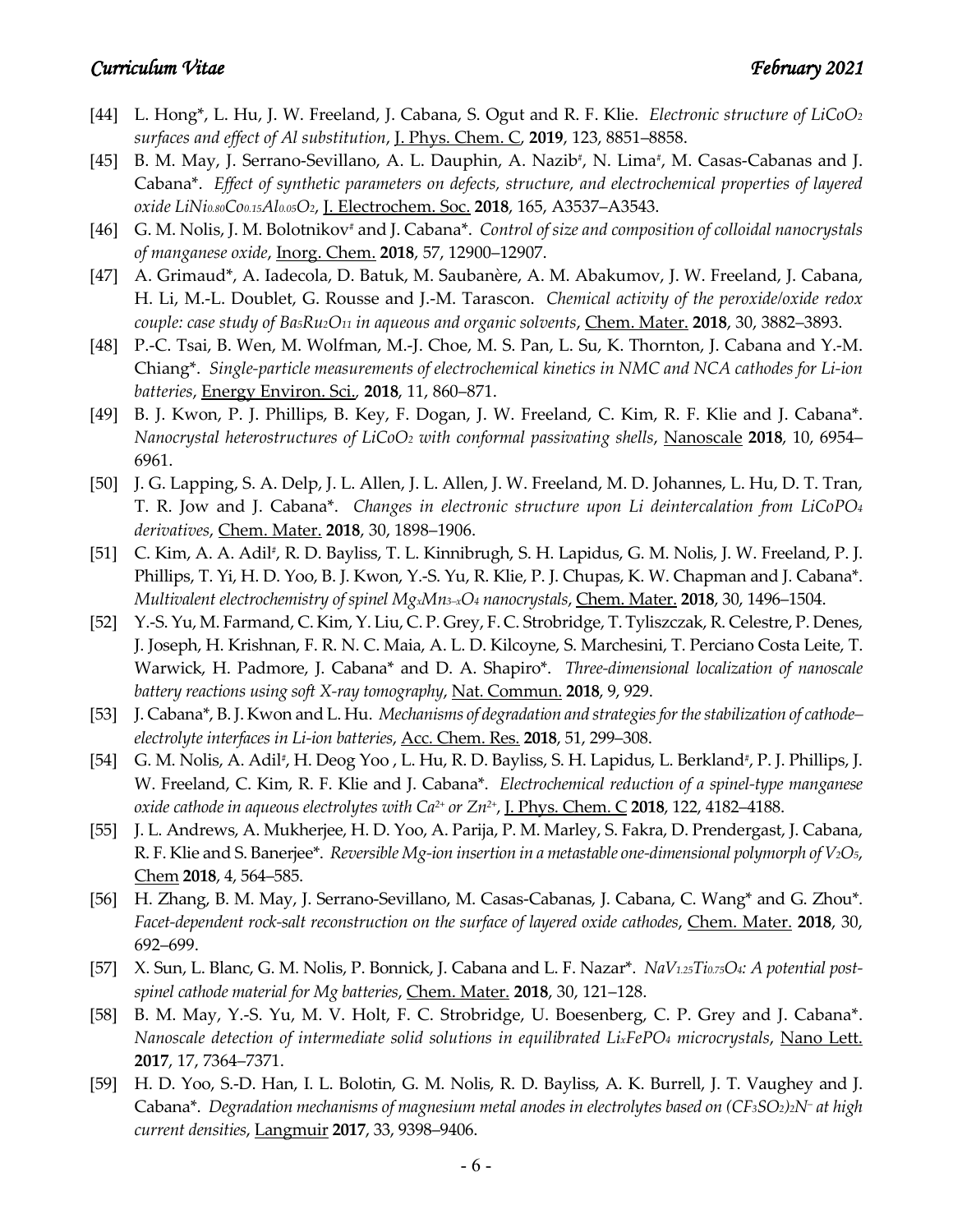- [60] L. Hu, P. Brüner, T. Grehl, H. H. Brongersma and J. Cabana\*. *Control of chemical structure in core–shell nanocrystals for the stabilization of battery electrode/electrolyte interfaces*, Chem. Mater. **2017**, 29, 5896– 5905.
- [61] H. Liu, M. Wolf, K. Karki, Y.-S. Yu, E. A. Stach, J. Cabana, K. W. Chapman\* and P. J. Chupas\*. *Intergranular cracking as a major cause of long-term capacity fading of layered cathodes*, Nano Lett. **2017**, 17, 3452–3457.
- [62] S.-D. Han\*, S. Kim, D. Li, V. Petkov, H. D. Yoo, P. J. Phillips, H. Wang, J. J. Kim, K. L. More, B. Key, R. F. Klie, J. Cabana, V. R. Stamenkovic, T. T. Fister, N. M. Markovic, A. K. Burrell, S. Tepavcevic\* and J. T. Vaughey\*. *Mechanism of Zn insertion into nanostructured δ-MnO2: A nonaqueous rechargeable Zn metal battery*, Chem. Mater. **2017**, 29, 4874–4884.
- [63] A. Mukherjee, H. A. Ardakani, T. Yi, J. Cabana, R. Shahbazian-Yassar and R. F. Klie\*. *Direct characterization of the Li intercalation mechanism into* α*-V2O5 nanowires using in-situ transmission electron microscopy*, Appl. Phys. Lett. **2017**, 110, 213903.
- [64] M. Wolf, B. M. May and J. Cabana<sup>\*</sup>. *Visualization of electrochemical reactions in battery materials with* X*ray microscopy and mapping*, Chem. Mater. **2017**, 29, 3347–3362.
- [65] T. Yi, W. Chen, L. Cheng, R. D. Bayliss, F. Lin, M. R. Plews, D. Nordlund, M. M. Doeff, K. A. Persson and J. Cabana\*. *Investigating the intercalation chemistry of alkali ions in fluoride perovskites*, Chem. Mater. **2017**, 29, 1561–1568.
- [66] M. Farmand, R. Celestre, P. Denes, A. L. D. Kilcoyne, S. Marchesini, H. Padmore, T. Tyliszczak, T. Warwick, X. Shi, J. Lee, Y.-S. Yu, J. Cabana, J. Joseph, H. Krishnan, T. Perciano, F. R. N. C. Maia and D. A. Shapiro\*. *Near-edge X-ray refraction fine structure microscopy*, Appl. Phys. Lett. **2017**, 110, 063101.
- [67] C. Kim, Y.-S. Yu, B. Moyon, C. Sirisopanaporn, T. J. Richardson and J. Cabana\*. *Visualization of the phase propagation within carbon-free Li4Ti5O12 battery electrodes*, J. Phys. Chem. C **2016**, 120, 29030–29038.
- [68] H. D. Yoo\*, S.-D. Han, R. D. Bayliss, A. A. Gewirth, B. Genorio, N. N. Rajput, K. A. Persson, A. K. Burrell and J. Cabana\*. *"Rocking-Chair"-type metal hybrid supercapacitors*, ACS Appl. Mater. Interfaces **2016**, 8, 30853–30862.
- [69] D. Devaux, X. Wang, J. L. Thelen, D. Y. Parkinson, J. Cabana, F. Wang and N. P. Balsara\*. *Lithium metal-copper vanadium oxide battery with a block copolymer electrolyte*, J. Electrochem. Soc. **2016**, 163, A2447–A2455.
- [70] K. K. Inglis, J. P. Corley, P. Florian, J. Cabana, R. D. Bayliss\* and F. Blanc\*. *Structure and sodium ion dynamics in sodium strontium silicate investigated by multinuclear solid-state NMR*, Chem. Mater. **2016**, 28, 3850−3861.
- [71] J. Park, J. Moon, C. Kim, J. H. Kang, E. Lim, J. Park, K. J. Lee, S.-H. Yu, J.-H. Seo, J. Lee, J. Heo, T. Nobuo, S.-P. Cho, J. Pyun, J. Cabana, B. H. Hong\* and Y.-E. Sung\*. *Graphene quantum dots: structural integrity and oxygen functional groups for high sulphur/sulphide utilization in lithium sulphur batteries*, NPG Asia Mater. **2016**, 8, e272.
- [72] M. Casas-Cabanas\*, C. Kim, J. Rodriguez-Carvajal and J. Cabana\*. *Atomic defects during ordering transitions in LiNi0.5Mn1.5O4 and their relationship with electrochemical properties*, J. Mater. Chem. A **2016**, 4, 8255–8262.
- [73] Z. Feng\*, X. Chen, L. Qiao, A. L Lipson, T. T Fister, L. Zeng, C. Kim, T. Yi, N. Sa, D. Proffit, A. K Burrell, J. Cabana, B. J. Ingram, M. D. Biegalski, M. Bedzyk and P. Fenter\*. *Phase-controlled electrochemical activity of epitaxial Mg-spinel thin films*, ACS Appl. Mater. Interfaces **2015**, 7, 28438– 28443.
- [74] Y.-S. Yu, C. Kim, D. A. Shapiro, M. Farmand, D. Qian, T. Tyliszczak, A. L. D. Kilcoyne, R. Celestre, S. Marchesini, J. Joseph, P. Denes, T. Warwick, F. C. Strobridge, C. P. Grey, H. Padmore, Y. S. Meng,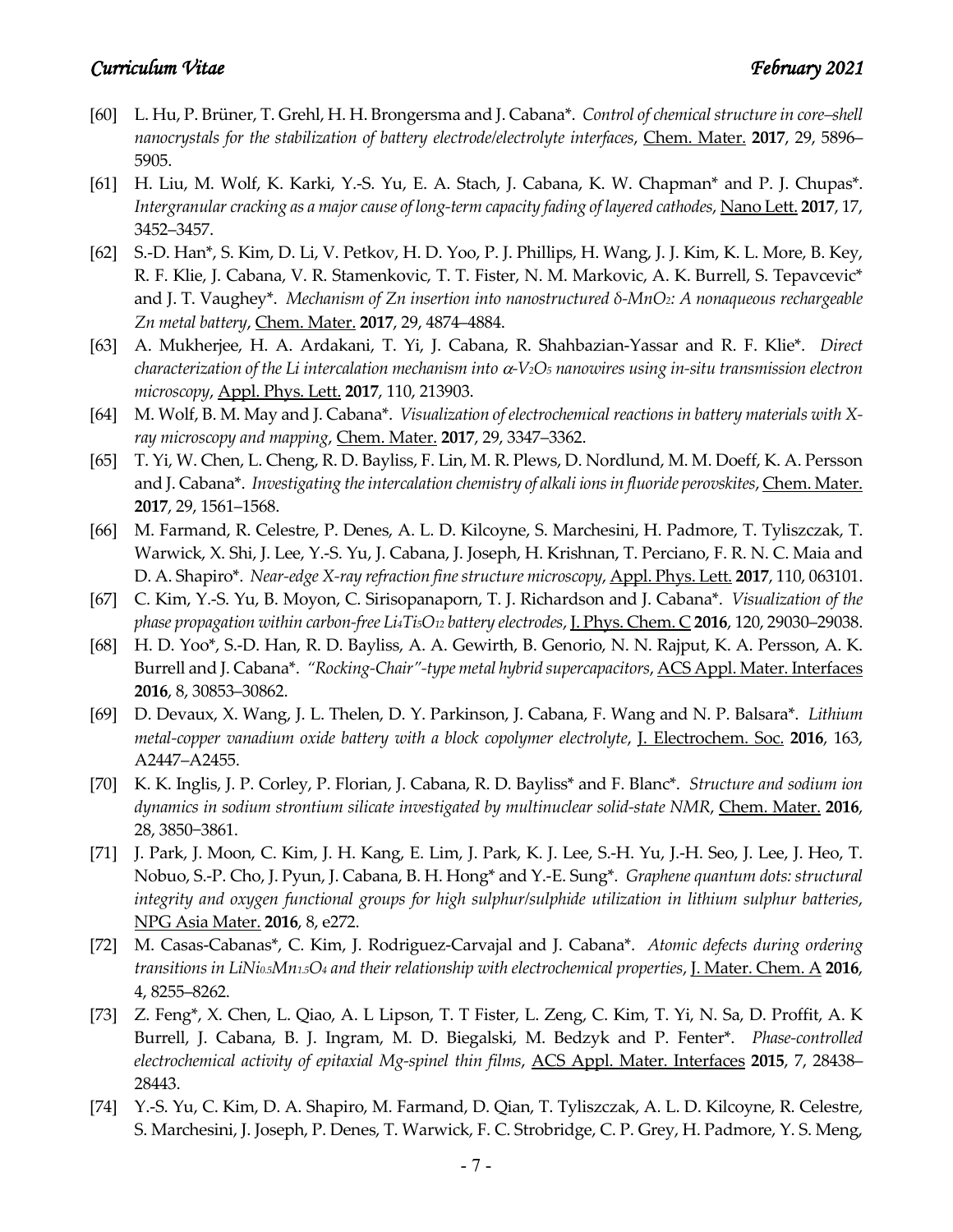R. Kostecki and J. Cabana\*. *Dependence on crystal size of the nanoscale chemical phase distribution and fracture in LixFePO4*, Nano Lett. **2015**, 15, 4282–4288.

- [75] C. Kim, P. J. Phillips, B. Key, T. Yi, D. Nordlund, Y.-S. Yu, R. D. Bayliss, S.-D. Han, M. He, Z. Zhang, A. K. Burrell, R. F. Klie and J. Cabana\*. *Direct observation of reversible magnesium ion intercalation into a spinel oxide host*, Adv. Mater. **2015**, 27, 3377–3384.
- [76] L. Li, Y.-C. K. Chen-Wiegart, J. Wang, P. Gao, Q. Ding, Y.-S. Yu, F. Wang, J. Cabana, J. Wang and S. Jin\*. *Visualization of electrochemically driven solid-state phase transformations using operando hard X-ray spectro-imaging*, Nat. Commun. **2015**, 6, 6883.
- [77] Y.-S. Yu, C. Kim, Y. Liu, A. van der Ven, Y. S. Meng, R. Kostecki and J. Cabana\*. *Nonequilibrium pathways during electrochemical phase transformations in single crystals revealed by dynamic chemical imaging at nanoscale resolution*, Adv. Energy Mater. **2015**, 5, 1402040.
- [78] A. Jarry, S. Gottis, Y.-S. Yu, J. Roque-Rosell, C. Kim, J. Cabana, J. Kerr and R. Kostecki\*. *The formation mechanism of fluorescent metal complexes at the LixNi0.5Mn1.5O4−δ/carbonate ester electrolyte interface*, J. Am. Chem. Soc. **2015**, 137, 3533-3539.
- [79] A. Iturrondobeitia, A. Goñi, I. Gil de Muro, L. Lezama, C. Kim, M. M. Doeff, J. Cabana and T. Rojo\*. *High-voltage cathode materials for lithium-ion batteries: freeze-dried LiMn0.8Fe0.1M0.1PO4/C (M = Fe, Co, Ni, Cu) nanocomposites*, Inorg. Chem. **2015**, 54, 2671-2678.
- [80] J. S. Park\*, L. Cheng, V. Zorba, A. Mehta, J. Cabana, G. Chen, M. M. Doeff, T. J. Richardson, J. H. Park, J.-W. Song and W.-S. Hong\*. *Effects of crystallinity and impurities on the electrical conductivity of Li–La– Zr–O thin films*, Thin Solid Films **2015**, 576, 55-60.
- [81] C. Kim, P. J. Phillips, L. Xu, A. Dong, R. Buonsanti, R. F. Klie and J. Cabana\*. *Stabilization of battery electrode/electrolyte interfaces employing nanocrystals with passivating epitaxial shells*, Chem. Mater. **2015**, 27, 394-399.
- [82] U. Boesenberg, M. A. Marcus, A. K. Shukla, T. Yi, E. McDermott, P. F. Teh, M. Srinivasan, A. Moewes and J. Cabana\*. *Asymmetric pathways in the electrochemical conversion reaction of NiO as battery electrode with high storage capacity*, Sci. Rep. **2014**, 4, 7133.
- [83] R. D. Bayliss\*, S. N. Cook, D. O. Scanlon, S. Fearn, J. Cabana, C. Greaves, J. A. Kilner and S. J. Skinner. *Understanding the defect chemistry of alkali metal strontium silicate solid solutions: insights from experiment and theory*, J. Mater. Chem. A **2014**, 2, 17919-17924.
- [84] D. A. Shapiro\*, Y.-S. Yu, T. Tyliszczak, J. Cabana, R. Celestre, W. Chao, K. Kaznatcheev, A. L. D. Kilcoyne, F. Maia, S. Marchesini, Y. S. Meng, T. Warwick, L. Yang and H. Padmore. *Chemical composition mapping with nanometer resolution by soft X-ray microscopy*, Nat. Photon. **2014**, 8, 765–769.
- [85] A. Ponrouch, J. Cabana\*, R. Dugas, J. L. Slack and M. R. Palacín\*. *Electroanalytical study of the viability of conversion reactions as energy storage mechanisms*, RSC Adv. **2014**, 4, 35988-35996.
- [86] L. Cheng, E. J. Crumlin, W. Chen, R. Qiao, H. Hou, S. F. Lux, V. Zorba, R. Russo, R. Kostecki, Z. Liu, K. Persson, W. Yang, J. Cabana, T. J. Richardson, G. Chen and M. M. Doeff\*. *The origin of high electrolyte–electrode interfacial resistances in lithium cells containing garnet type solid electrolytes*, Phys. Chem. Chem. Phys. **2014**, 16, 18294-18300.
- [87] K. H. Wujcik, J. J. Velasco-Velez, C. H. Wu, T. A. Pascal, A. A Teran, M. A Marcus, J. Cabana, J. Guo, D. Prendergast, M. Salmeron and N. P. Balsara\*. *Fingerprinting lithium-sulfur battery reaction products by X-ray absorption spectroscopy*, J. Electrochem. Soc. **2014**, 161, A1100-A1106.
- [88] G. Alva<sup>#</sup>, C. Kim, T. Yi, J. Cook<sup>#</sup>, L. Xu, G. Nolis<sup>#</sup> and J. Cabana\*. *Surface chemistry consequences of Mgbased coatings on LiNi0.5Mn1.5O4 electrode materials upon operation at high voltage*, J. Phys. Chem. C **2014**, 118, 10596–10605.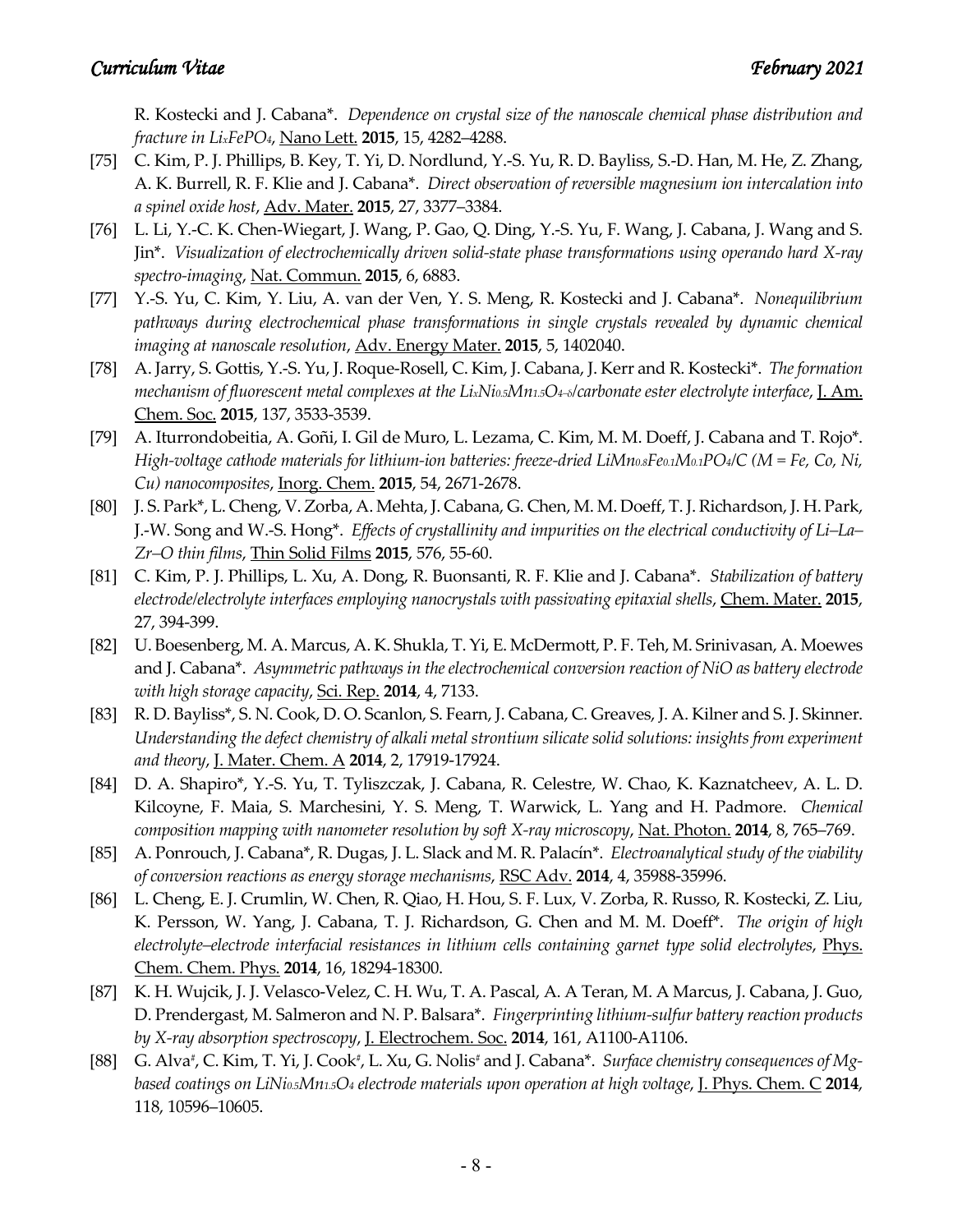- [89] J. S. Park, X. Meng, J. W. Elam, S. Hao, C. Wolverton, C. Kim\* and J. Cabana\*. *Ultrathin lithium ion conducting coatings for increased interfacial stability in high voltage Li-ion batteries*, Chem. Mater. **2014**, 26, 3128–3134.
- [90] A. Shukla, P. Ercius, A. Gautam, J. Cabana and U. Dahmen\*. *Electron tomography analysis of reaction path during formation of nanoporous NiO by solid state decomposition*, Cryst. Growth Des. **2014**, 14, 2453– 2459.
- [91] T. A. Pascal\*, K. H. Wujcik, J. J. Velasco-Velez, C.-H. Wu, A. A. Teran, M. Kapilashrami, J. Cabana, J. Guo, M. Salmeron, N. P. Balsara and D. Prendergast\*. *X-ray absorption spectra of dissolved polysulfides in lithium–sulfur batteries from first principles*, J. Phys. Chem. Lett. **2014**, 5, 1547–1551.
- [92] M. Shirpour, J. Cabana and M. M. Doeff\*. *Lepidocrocite-type layered titanate structures: new lithium and sodium ion intercalation anode materials*, Chem. Mater. **2014**, 26, 2502–2512.
- [93] C. T. Alexander<sup>#</sup>, C. Kim, R. Yaylian<sup>#</sup> and J. Cabana<sup>\*</sup>. *Toward general rules for the design of battery electrodes based on titanium oxides and free of conductive additives*, Energy Technol. **2014**, 2, 383–390.
- [94] A. Iturrondobeitia, A. Goñi, L. Lezama, C. Kim, M. M. Doeff, J. Cabana and T. Rojo\*. *Modification of the electrochemical activity of LiMn1.95Si0.05O4 spinel via addition of phases with different physico-chemical properties*, J. Mater. Chem. A **2014**, 2, 3216-3222.
- [95] M. M. Doeff\*, J. Cabana and M. Shirpour. *Titanate anodes for sodium ion batteries*, J. Inorg. Organomet. Polym. **2014**, 24, 5-14.
- [96] Y. Oh, S. Nam, S. Wi, J. Kang, T. Hwang, S. Lee, H. H. Park, J. Cabana, C. Kim and B. Park\*. *Effective wrapping of graphene on individual Li4Ti5O12 grains for high-rate Li-ion batteries*, J. Mater. Chem. A **2014**, 2, 2023-2027.
- [97] T. A. Pascal, U. Boesenberg, R. Kostecki, T. J. Richardson, T.-C. Weng, D. Sokaras, D. Nordlund, E. McDermott, A. Moewes, J. Cabana and D. Prendergast\*. *Finite temperature effects on the X-ray absorption spectra of lithium compounds: first-principles interpretation of X-ray Raman measurements*, J. Chem. Phys. **2014**, 140, 034107.
- [98] L. Cheng, J. S. Park, H. Hou, V. Zorba, G. Chen, T. J. Richardson, J. Cabana, R. Russo and M. M. Doeff\*. *Effect of microstructure and surface impurity segregation on the electrical and electrochemical properties of dense Al-substituted Li7La3Zr2O12*, J. Mater. Chem. A **2014**, 2, 172-181.
- [99] M. M. Doeff\*, G. Chen, J. Cabana, T. J. Richardson, A. Mehta, M. Shirpour, H. Duncan, C. Kim, K. C. Kam and T. Conry. *Characterization of electrode materials for lithium ion and sodium ion batteries using synchrotron radiation techniques*, J. Vis. Exp. **2013**, 81, e50594.
- [100] P. F. Teh, S. S. Pramana, C. Kim, C.-M. Chen, C. H. Chuang, Y. Sharma, J. Cabana and M. Srinivasan. *Electrochemical reactivity with lithium of spinel-type ZnFe2-yCryO4 (0≤y≤2)*, J. Phys. Chem. C **2013**, 117, 24213–24223.
- [101] C. Kim, R. Buonsanti, R. Yaylian#, D. J. Milliron and J. Cabana\*. *Carbon-free TiO2 battery electrodes enabled by morphological control at the nanoscale*, Adv. Energy Mater. **2013**, 3, 1286–1291.
- [102] A. Iturrondobeitia, A. Goñi, L. Lezama, C. Kim, M. M. Doeff, J. Cabana and T. Rojo\*. *Effect of Si(IV) substitution on electrochemical, magnetic and spectroscopic performance of nanosized LiMn2-xSixO4*, J. Mater. Chem. A **2013**, 1, 10857-10862.
- [103] J. Cabana\*, N. A. Chernova, J. Xiao, M. Roppolo, K. A. Aldi, M. S. Whittingham and C. P. Grey\*. *Study of the transition metal ordering in layered NaxNix/2Mn<sub>1-x/2</sub>O<sub>2</sub> (2/3*  $\leq$  *x*  $\leq$  *1) and consequences of Na/Li exchange*, Inorg. Chem. **2013**, 52, 8540-8550.
- [104] I. Gurevitch, R. Buonsanti, A. A. Teran, B. Gludovatz, R. O. Ritchie, J. Cabana\* and N. P. Balsara\*. *Nanocomposites of titanium dioxide and polystyrene-poly(ethylene oxide) block copolymer as solid-state electrolytes for lithium metal batteries*, J. Electrochem. Soc. **2013**, 160, A1611-A1617.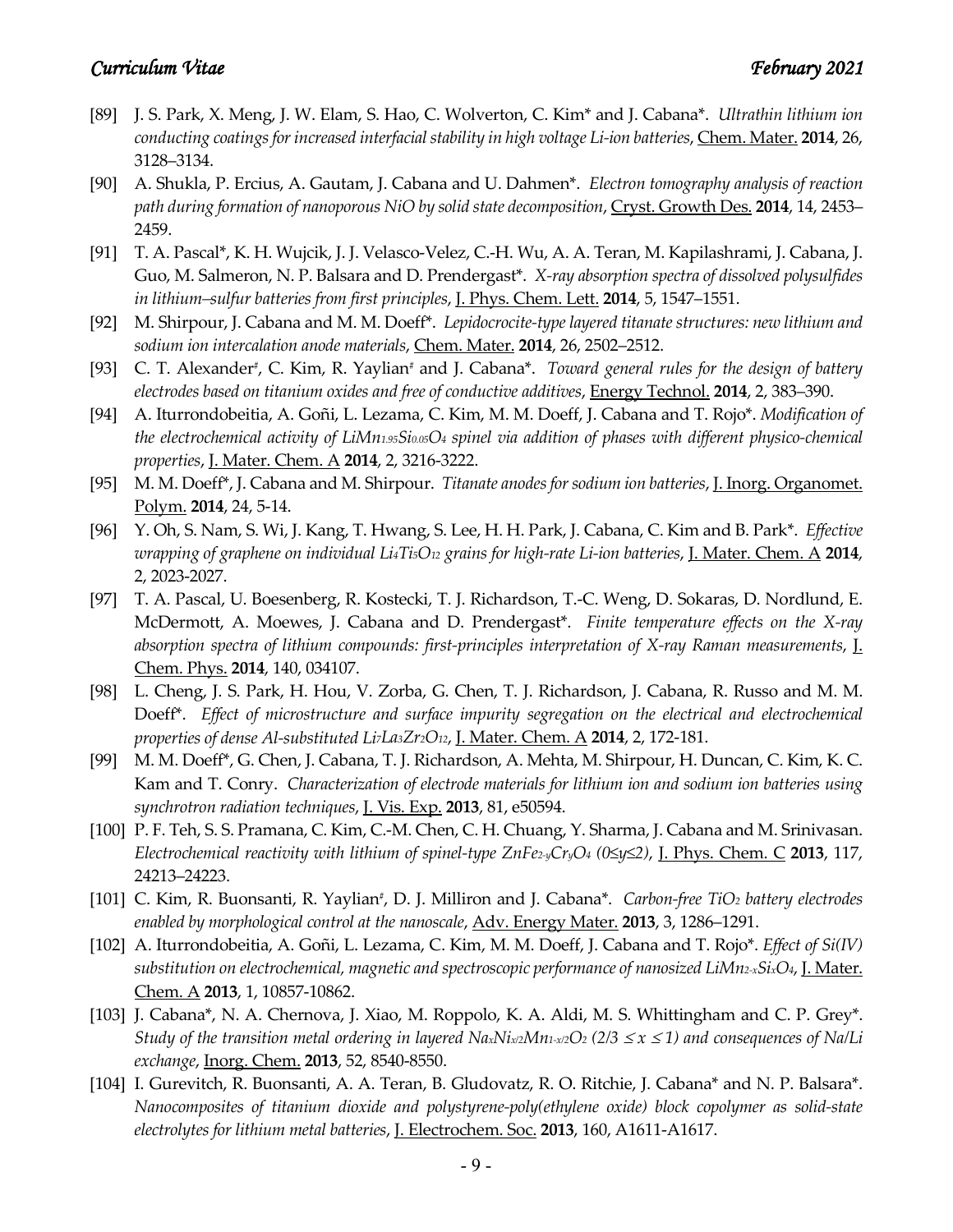- [105] M. Shirpour, J. Cabana and M. M. Doeff<sup>\*</sup>. New materials based on a layered sodium titanate for dual *electrochemical Na and Li intercalation systems*, Energy Environ. Sci. **2013**, 6, 2538-2547.
- [106] U. Boesenberg, F. Meirer, Y. Liu, A. K. Shukla, R. Dell'Anna, T. Tyliszczak, G. Chen, J. C. Andrews, T. J. Richardson, R. Kostecki and J. Cabana\*. *Mesoscale phase distribution in single particles of LiFePO4 following lithium deintercalation*, Chem. Mater. **2013**, 25, 1664–1672.
- [107] L. Xu, C. Kim, A. K. Shukla, A. Dong, T. M. Mattox, D. J. Milliron and J. Cabana\*. *Monodisperse Sn nanocrystals as a platform for the study of mechanical damage during electrochemical reactions with Li*, Nano Lett. **2013**, 13, 1800–1805.
- [108] C. Kim, N. S. Norberg, C. T. Alexander<sup>#</sup>, R. Kostecki and J. Cabana<sup>\*</sup>. *Mechanism of phase propagation during lithiation in carbon-free Li4Ti5O12 battery electrodes*, Adv. Funct. Mater. **2013**, 23, 1214-1222.
- [109] J. B. Cook<sup>#</sup>, C. Kim, L. Xu and J. Cabana<sup>\*</sup>. *The effect of Al substitution on the chemical and electrochemical phase stability of orthorhombic LiMnO2*, J. Electrochem. Soc. **2013**, 160, A46-A52.
- [110] L. Zhang, L. Cheng, J. Cabana\*, G. Chen, M. M. Doeff, and T. J. Richardson. *Effect of lithium borate addition on the physical and electrochemical properties of the lithium ion conductor Li3.4Si0.4P0.6O4*, Solid State Ionics **2013**, 231, 109–115.
- [111] T. E. Conry, A. Mehta, J. Cabana and M. M. Doeff\*. *Structural underpinnings of the enhanced cycling stability upon Al-substitution in LiNi0.45Mn0.45Co0.1-yAlyO2 positive electrode materials for Li-ion batteries*, Chem. Mater. **2012**, 24, 3307–3317**.**
- [112] J. Cabana\*, M. Casas-Cabanas, F. Omenya, N. A. Chernova, D. Zeng, M. S. Whittingham and C. P. Grey. *Composition-structure relationships in the Li-ion battery electrode material LiNio.5Mn1.5O4*, *Chem.* Mater. **2012**, 24, 2952-2964.
- [113] T. E. Conry, A. Mehta, J. Cabana and M. M. Doeff\*. *XAFS Investigations of LiNi0.45Mn0.45Co0.1-yAlyO2 positive electrode materials*, J. Electrochem. Soc. **2012**, 159, A1562-A1571.
- [114] L. Zhang, E. Pollak, W.-C. Wang, P. Jiang, P.-A. Glans, Y. Zhang, J. Cabana, R. Kostecki, C. Chang, M. Salmeron, J. Zhu and J. Guo\*. *Electronic structure study of ordering and interfacial interaction in graphene/Cu composites*, Carbon **2012**, 50, 5316–5322**.**
- [115] K. A. Aldi, J. Cabana, P. J. Sideris, J. Kim and C. P. Grey\*. *Investigation of cation ordering in triclinic sodium birnessite via 23Na MAS NMR spectroscopy*, Amer. Miner. **2012**, 97, 883-889.
- [116] S. Upreti, N. A. Chernova, J. Xiao, J. K. Miller, O. V. Yakubovich, J. Cabana, C. P. Grey, V. L. Chevrier, G. Ceder, J. L. Musfeldt and M. S. Whittingham\*. *Crystal structure, physical properties and electrochemistry of copper substituted LiFePO4 single crystals*, Chem. Mater. **2012**, 24, 166-173.
- [117] J. Cabana\*, J. Shirakawa, M. Nakayama, M. Wakihara and C. P. Grey\*. *Effect of ball-milling and lithium insertion on the lithium mobility and structure of Li3Fe2(PO4)3*, J. Mater. Chem. **2011**, 21, 10012- 10020.
- [118] F. Meirer, J. Cabana, Y. Liu, A. Mehta, J. C. Andrews\* and P. Pianetta. *Three-dimensional imaging of chemical phase transformations at the nanoscale with full field transmission X-ray microscopy*, J. Synch. Rad. **2011**, 18, 773-781.
- [119] J. Cabana\*, H. Zheng, A. K. Shukla, C. Kim, V. S. Battaglia and M. Kunduraci. *Comparison of the performance of LiNi1/2Mn3/2O4 with different microstructures*, J. Electrochem. Soc. **2011**, 158, A997– A1004.
- [120] J. Cabana\*, L. Monconduit, D. Larcher and M. R. Palacín\*. *Beyond intercalation-based Li-ion batteries: State of the art and challenges of electrode materials reacting through conversion reactions*, Adv. Mater. **2010**, 22, E170-E192.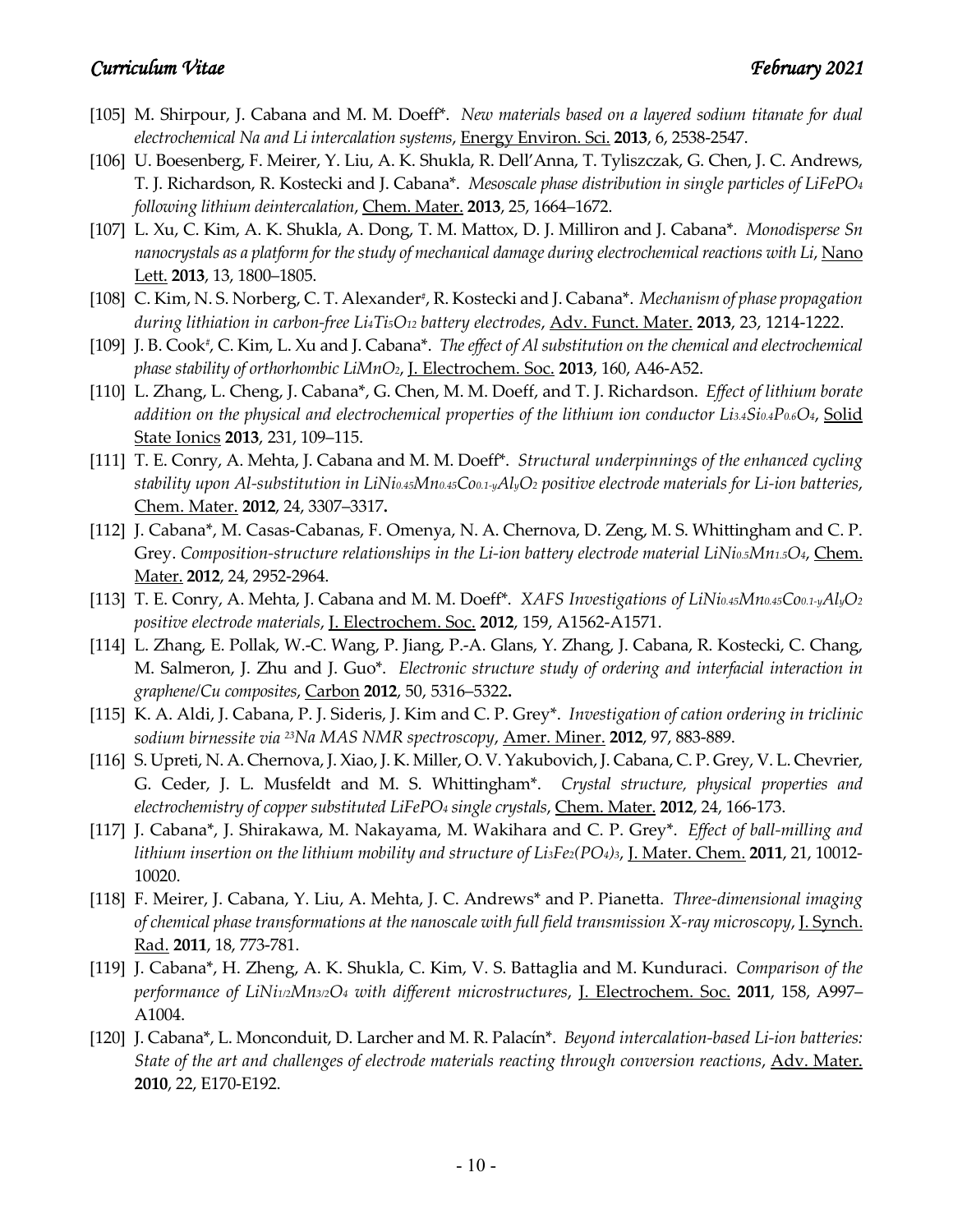- [121] J. Cabana, C. S. Johnson, S.-H. Kang, X.-Q. Yang, K.-Y. Chung, W.-S. Yoon, M. M. Thackeray and C. P. Grey\*. *Structural complexity of layered-spinel composite electrodes for Li-ion batteries*, J. Mater. Res. **2010**, 25, 1601-1616.
- [122] J. Cabana, M. Casas-Cabanas, H. J. Santner, A. Fuertes and M. R. Palacín\*. *Exploring order-disorder structural transitions in the Li-Nb-N-O system: the new antifluorite oxynitride Li11NbN4O2*, J. Solid State Chem. **2010**, 183, 1609-1614.
- [123] J. Cabana, J. Shirakawa, G. Chen, T. J. Richardson and C. P. Grey\*. *MAS NMR study of the metastable solid solutions found in the LiFePO4/FePO4 system*, Chem. Mater. **2010**, 22, 1249-1262.
- [124] D. Zeng, J. Cabana, W.-S. Yoon and C. P. Grey\*. *Investigation of the structural changes in Li[NiyMnyCo(1- 2y)]O2 (y = 0.05) upon electrochemical lithium deintercalation*, Chem. Mater. **2010**, 22, 1209-1219.
- [125] J. Cabana, C. M. Ionica-Bousquet, C. P. Grey and M. R. Palacín\*. *High rate performance of lithium manganese nitride and oxynitride as negative electrodes in lithium batteries*, Electrochem. Commun. **2010**, 12, 315-318.
- [126] J. Cabana, S.-H. Kang, C. S. Johnson, M. M. Thackeray and C. P. Grey\*. *Structural and electrochemical characterization of composite layered-spinel electrodes containing Ni and Mn for Li-ion batteries,* J. Electrochem. Soc. **2009**, 156, A730-A736.
- [127] J. Cabana, N. Dupré, F. Gillot, A. V. Chadwick, C. P. Grey and M. R. Palacín\*. *Synthesis, short-range structure, and electrochemical properties of new phases in the Li−Mn−N−O system*, Inorg. Chem. **2009**, 48, 5141-5153.
- [128] S. Hamelet, P. Gibot, M. Casas-Cabanas, D. Bonnin, C. P. Grey, J. Cabana, J.-B. Leriche, J. Rodriguez-Carvajal, M. Courty, S. Levasseur, P. Carlach, M. Van Thournout, J.-M. Tarascon and C. Masquelier\*. *The effects of moderate thermal treatments under air on LiFePO4-based nano powders*, J. Mater. Chem. **2009**, 19, 3979-3991.
- [129] G. de Combarieu, M. Morcrette, F. Millange, N. Guillou, J. Cabana, C. P. Grey, I. Margiolaki, G. Férey and J.-M. Tarascon\*. *Influence of the benzoquinone sorption on the structure and electrochemical performance of the MIL-53(Fe) hybrid porous material in a Lithium-ion battery*, Chem. Mater. **2009**, 21, 1602-1611.
- [130] N. Recham, M. Casas-Cabanas, J. Cabana, C. P. Grey, J-C. Jumas, L. Dupont, M. Armand and J-M. Tarascon\*. *Formation of a complete solid solution between the triphylite and fayalite olivine structures*, Chem. Mater. **2008**, 20, 6798-6809.
- [131] J. Cabana, Z. Stoeva, J. J. Titman, D.H. Gregory and M. R. Palacín\*. *Towards new negative electrode materials for Li-ion batteries: Electrochemical properties of LiNiN*, Chem. Mater. **2008**, 20, 1676-1678.
- [132] D. Zeng, J. Cabana, J. Bréger, W.-S. Yoon and C.P. Grey\*. *Cation ordering in Li[NixMnxCo(1-2x)]O2 layered cathode materials: an NMR, pair distribution function, X-ray absorption spectroscopy and electrochemical study*, Chem. Mater. **2007**, 19, 6277-6289.
- [133] J. Bréger, K. Kang, J. Cabana, G. Ceder and C. P. Grey\*. *NMR, PDF and RMC study of the positive electrode material Li(Ni0.5Mn0.5)O2 synthesized by ion-exchange methods*, J. Mater. Chem. **2007**, 17, 3167- 3174.
- [134] J. Oró-Solé, V. Meignen, J. Cabana, M. R. Palacín and A. Fuertes\*. *Intermediate phases during alkali metal intercalation in HfNCl*, Solid State Sci. **2007**, 9, 310-317.
- [135] J. Cabana, T. Valdés-Solís, M. R. Palacín, J. Oró-Solé, A. Fuertes, G. Marbán and A.B. Fuertes\*. *Enhanced high rate performance of LiMn2O4 spinel nanoparticles synthesized by a hard-template route*, J. Power Sources **2007**, 166, 492-498.
- [136] S. Indris, J. Cabana, O. J. Rutt, S. J. Clarke and C. P. Grey\*. *Layered oxysulfides Sr2MnO2Cu2m-0.5Sm+1 (m = 1, 2, and 3) as insertion hosts for Li ion batteries*, J. Am. Chem. Soc. **2006**, 128, 13354-13355.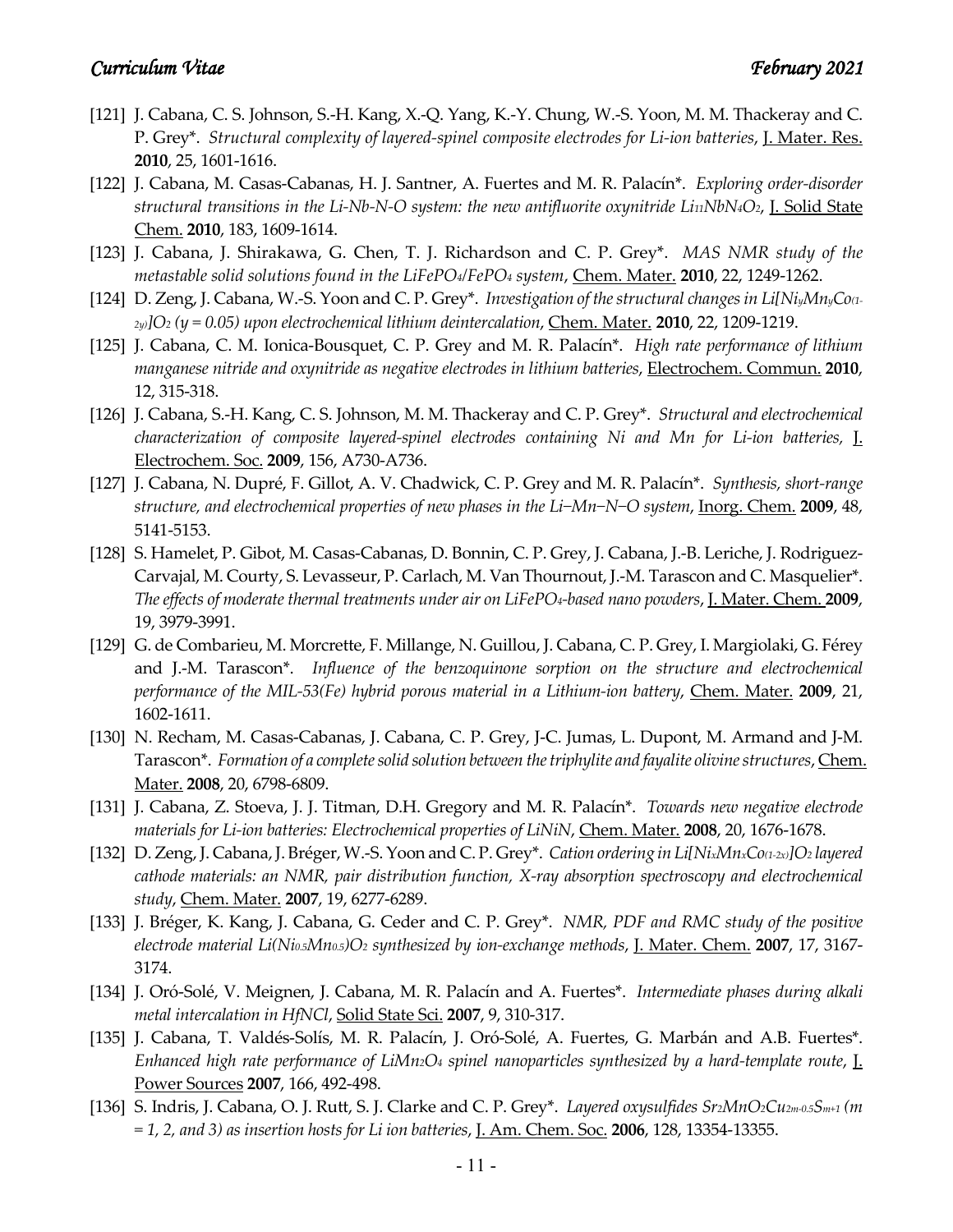- [137] J. Cabana, N. Dupré, C. P. Grey, M. T. Caldés, G Subias and M. R. Palacín\*. *Oxynitrides as electrode materials for Lithium ion batteries: characterisation and performance of Li7.9MnN3.2O1.6*, J. Electrochem. Soc. **2005**, 152, A2246-A2255.
- [138] J. Cabana, C. Mercier, D. Gautier# and M. R. Palacín\*. *Synthesis and electrochemical study of antifluorite-type phases in the Li-M-N-O (M = Ti, V) systems,* Z. Anorg. Allg. Chem. **2005**, 631, 2136- 2141.
- [139] J. Cabana, N. Dupré, G. Rousse, C. P.Grey and M. R. Palacín\*. *Ex situ NMR and neutron diffraction study of structure and lithium motion in Li7MnN4,* Solid State Ionics **2005**, 176, 2205-2218.
- [140] J. Cabana, C. D. Ling, J. Oró-Solé, D. Gautier<sup>#</sup>, G. Tobías, S. Adams, E. Canadell and M. R. Palacín<sup>\*</sup>. *Anti-fluorite type lithium chromium oxide nitrides: relationships among synthesis, structure, order, and electrochemical properties,* Inorg. Chem. **2004**, 43, 7050-7060.
- [141] J. Cabana, G. Rousse, A. Fuertes and M. R. Palacín\*. *The first lithium manganese oxynitride, Li7.9MnN5-yOy: preparation and use as electrode material in lithium batteries,* J. Mater. Chem. **2003**, 13, 2402-2404.

#### **Book Chapters**

- [1] J. Cabana. *Tools and Methodologies for Characterization of Electrode-Electrolyte Interfaces*, in "Electrolytes for Lithium and Lithium-Ion Batteries", T. R. Jow, K. Xu, O. Borodin, M. Ue, Editors. Springer Science+Business Media: New York, USA, **2014**, 323-371.
- [2] J. Cabana and C. P. Grey. *Lithium ion batteries for transportation and electrical energy storage. applications: nuclear magnetic resonance studies of structure and function,* in "Energy Production and Storage : Inorganic Chemical Strategies for a Warming World", R. H. Crabtree, Editor. John Wiley & Sons: West Sussex, UK, **2010**, 375-393.

### **Publications not included in the SCI**

- [1] J. H. Park, W.-S. Hong, J. S. Park, L. Cheng, J. Cabana, G. Chen, M. M. Doeff, Y. Li, T. J. Richardson and J.-W. Son. *Aluminum migration during deposition of LizLa2Zr3O12 thin films on aluminum oxide substrates*, ECS Trans. **2013**, 53, 1-4.
- [2] N.A. Chernova, M. Ma, J. Xiao, M.S. Whittingham, J. Cabana and C.P. Grey. *Magnetic studies of layered cathode materials for Lithium ion batteries*, in "Solid-State Ionics", edited by E. Traversa, T. Armstrong, C. Masquelier, and Y. Sadaoka (Mater. Res. Soc. Symp. Proc. 972), Warrendale, PA, **2007**, 0972-AA06-10.
- [3] S. Indris, D. Zeng, J. Cabana, C.F. Smura, O.J. Rutt, S.J. Clarke and C.P. Grey. *Electrochemical insertion of Li into Sr2MO2Cu2S2 (M = Mn, Co, Ni)*, in "Solid-State Chemistry of Inorganic Materials VI", edited by R. Seshadri, J.W. Kolis, D.B. Mitzi, M.J. Rosseinsky (Mater. Res. Soc. Symp. Proc. 988E), Warrendale, PA, **2007**, 0988-QQ08-08.
- [4] J. Cabana, G. Rousse and M.R. Palacín. *Lithium manganese nitride and oxynitride: alternative electrode materials for lithium batteries*, in "New Trends in Intercalation Compounds for Energy Storage and Conversion", edited by C. Julien, K. Zaghib and J. Prakash, Paris, **2003**. PV2003-20, The Electrochemical Society Proceeding Series, 139-146.
- [5]

### THESES SUPERVISED

[1] *"Insights into Ligand-centered Redox Mechanisms in Li-rich Metal Oxides during Battery Reactions"*, Haifeng Li, UIC, September 29<sup>th</sup>, 2020.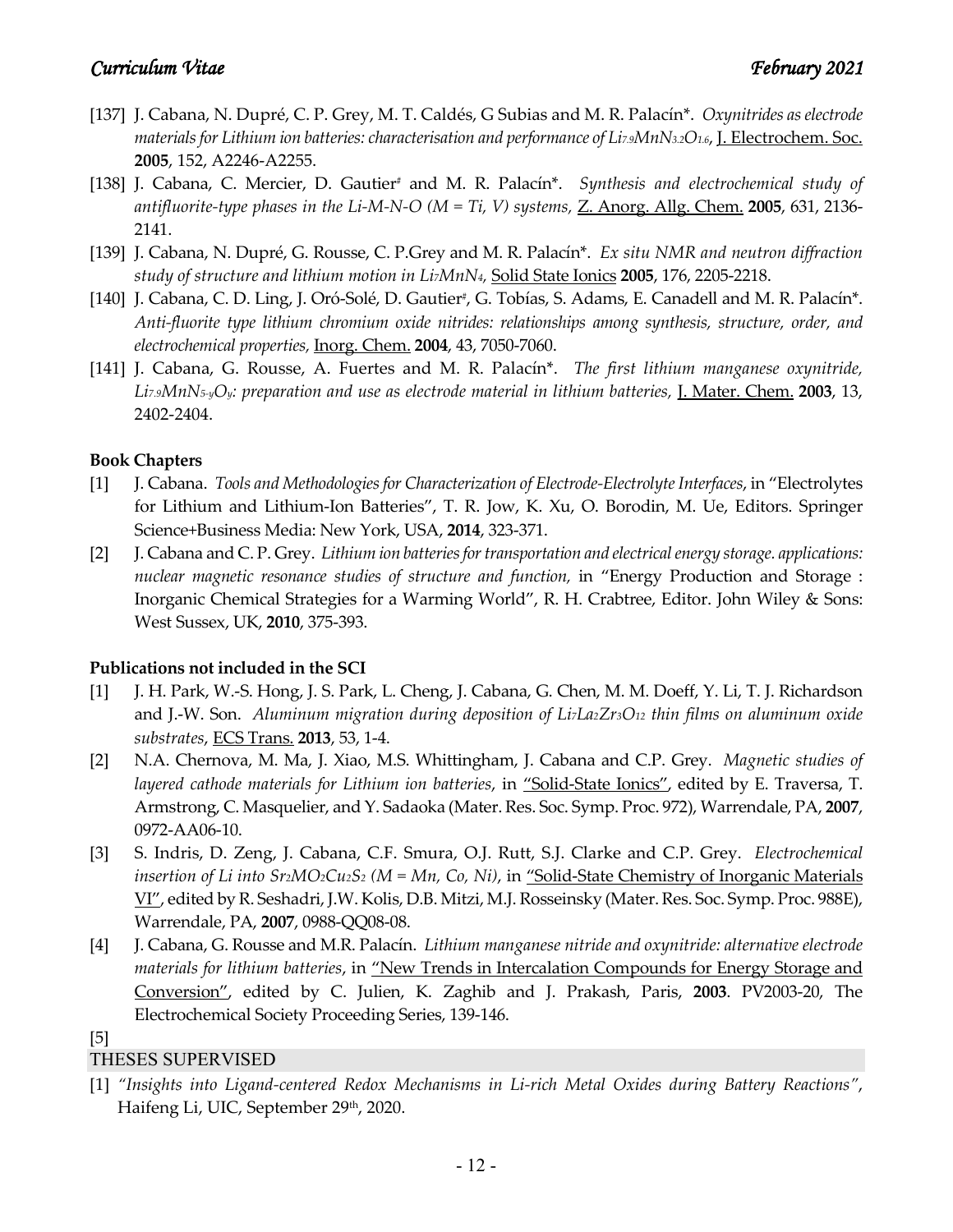- [2] *"Insights into Electrochemical Reactions in High Voltage Electrode Materials for Li Ion Batteries",* Jacob G. Lapping, UIC, July 19th, 2019.
- [3] *"Understanding Divalent Cation Intercalation in Manganese Oxides",* Gene M. Nolis, UIC, July 18th, 2019.
- [4] *"Chemical and Structural Mapping of Cathodes for Li-Ion Batteries From the Nano- to the Electrode-Scale"*, Mark Wolfman, UIC, July 15<sup>th</sup>, 2019.
- [5] *"Probing Phase Transformations in Lithium Ion Cathode Materials Using X-ray Imaging"*, Bryan M. May, UIC, May 29<sup>th</sup>, 2018.
- [6] *"Fluorine Containing Solids: Synthesis, Bonding and Electrochemical Properties"*, Michael R. Plews, UIC, May 25th, 2018.
- [7] *"Synthesis of Nanocrystal Heterostructures for Li-ion Battery Cathode with Increased Interfacial Stability"*, Bob Jin Kwon, UIC, April 18th, 2018.

# PATENTS

- **Product LixMnN5-yOy, its obtaining and use as electrode material in rechargeable lithium batteries***. M. R. Palacín, J. Cabana, A. Fuertes.* Spain, Appl. No. 200201414. PCT application ES03/00249.
- **Anode materials based on sodium nonatitanate for dual intercalation**. *M. Shirpour, J. Cabana, M. M. Doeff*. U.S. Patent Application 61/775,172.

# CONTRIBUTIONS TO SCIENTIFIC MEETINGS AND SEMINARS

# **Invited talks**

- [1] *Current status and bottlenecks of the intercalation of Mg into spinel oxides*. Pacific Rim Meeting on Electrochemical and Solid State Science (PRiME) 2020. Honolulu, HI (USA), October 4th-9th, 2020.
- [2] *Understanding interfacial reactivity in Li-ion battery cathodes and the effect of surface modifications*. 236th ECS Meeting. Atlanta, GA (USA), October 13<sup>th</sup>-17<sup>th</sup>, 2019.
- [3] *Understanding interfacial reactivity in Li-ion battery cathodes and the effect of surface modifications*. Electrochemical Energy Storage Seminar, National Renewable Energy Laboratory. Golden, CO (USA), June 28<sup>th</sup>, 2019.
- [4] *Measuring and defining electrochemical reactions of transition metal oxides in Mg electrolytes*. Beyond Liion XII. Golden, CO (USA), June 25<sup>th</sup>-27<sup>th</sup>, 2019.
- [5] *Advances in X-ray microscopy for the study of battery reactions in single particles*. 2019 MRS Spring Meeting & Exhibit. Phoenix, AZ (USA), April 21st-26th, 2019.
- [6] *Measuring and defining electrochemical reactions of transition metal oxides in Mg electrolytes*. 2019 MRS Spring Meeting & Exhibit. Phoenix, AZ (USA), April 21st-26th, 2019.
- [7] *What happens inside batteries? A close-up look*. Department of Chemistry, Illinois State University. Bloomington, IL (USA), April 12<sup>th</sup>, 2019.
- [8] *Advances in X-ray microscopy for the study of battery reactions in single particles*. Pittcon 2019. Philadelphia, PA (USA), March 17<sup>th</sup>-21<sup>st</sup>, 2019.
- [9] *Measuring and defining electrochemical reactions of transition metal oxides in Mg electrolytes*. International Battery Association Meeting: IBA2019. La Jolla, CA (USA), March 3rd-8th, 2019.
- [10] *Spectroscopic study of charge compensation in Li3MO4 (M=Ru, Ir) during electrochemical cycling*. 43rd International Conference and Expo on Advanced Ceramics and Composites. Daytona Beach, FL (USA), January  $27<sup>th</sup>$ -February  $1<sup>st</sup>$ , 2019.
- [11] *Multiscale heterogeneity in single particles of Li-ion battery cathodes visualized with X-ray imaging*. 2018 MRS Fall Meeting. Boston, MA (USA), November 25<sup>th</sup>-30<sup>th</sup>, 2018.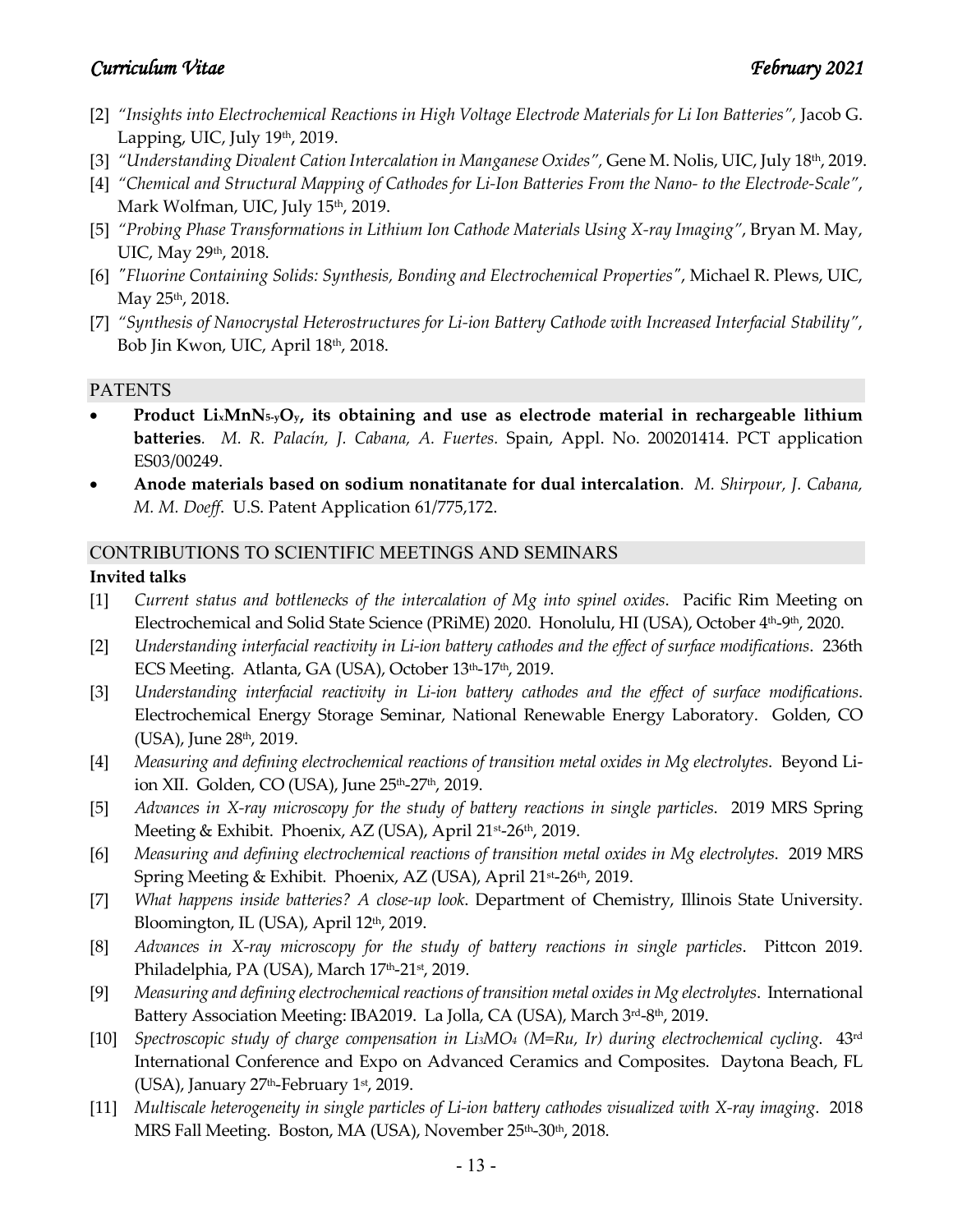- [12] *Chemical phenomena at interfaces between battery cathodes and electrolytes*. AiMES 2018, Cancún (Mexico), September 30<sup>th</sup>– October 4<sup>th</sup>, 2018.
- [13] *What happens inside batteries? Advances in X-ray imaging for the study of reactions in single particles.* Institut de Ciència de Materials de Barcelona (ICMAB-CSIC), Barcelona (Spain), July 14th, 2018.
- [14] *What happens inside batteries? A close-up look*. Department of Physics, Valparaiso University. Valparaiso, IN (USA), April 13<sup>th</sup>, 2018.
- [15] *Can Mg2+ be intercalated into crystalline oxides? An update*. 255th American Chemical Society Meeting. San Francisco, CA (USA), March 18th-22nd, 2018.
- [16] *Understanding and design of core-shell architectures for battery electrodes based on complex oxides*. Department of Mechanical, Materials, and Aerospace Engineering, Illinois Institute of Technology. Chicago, IL (USA), September 13<sup>th</sup>, 2017.
- [17] *What happens inside batteries? A close-up look*. Department of Chemistry, Lewis University. Romeville, IL (USA), April 28th, 2017.
- [18] *Advances in X-ray microscopy for the study of battery reactions in single particles*. APS Colloquium-Early Career Researcher Series. Argonne National Laboratory, Lemont, IL (USA), July 12th, 2017.
- [19] *Are spinel oxides viable for the reversible intercalation of divalent ions? An update.* 2017 MRS Spring Meeting & Exhibit. Phoenix, AZ (USA), April 17<sup>th</sup>-21<sup>st</sup>, 2017.
- [20] *Tale of spinels: From Li-ion to Mg battery electrodes*. 253rd American Chemical Society Meeting. San Francisco, CA (USA), April 2nd-6th, 2017.
- [21] *Understanding and design of core-shell architectures for battery electrodes based on complex oxides*. 253rd American Chemical Society Meeting. San Francisco, CA (USA), April 2<sup>nd</sup>-6<sup>th</sup>, 2017.
- [22] *Stabilization of battery electrode-electrolyte interfaces employing nanocrystals with passivating epitaxial shells*. 41st International Conference and Expo on Advanced Ceramics and Composites. Daytona Beach, FL (USA), January 22nd-27th, 2017.
- [23] *Oxides with a spinel structure: Case studies of the existence of multiscale phenomena in battery electrodes*. Department of Materials Science and NanoEngineering, Rice University. Houston, TX (USA), October 13th, 2016.
- [24] *Visualization of electrochemical reactions in battery materials with X-ray microscopy.* International Meeting on Lithium Batteries (IMLB) 2016. Chicago, IL (USA), June 19th-24th, 2016.
- [25] *Visualization of battery reactions using X-ray microscopy*. 11th U.S.-China Electric Vehicle and Battery Technology Meeting. Denver, CO (USA), April 25<sup>th</sup>-27<sup>th</sup>, 2016.
- [26] *Characterization of multivalent electrochemical reactions in spinel oxide hosts.* 251<sup>st</sup> ACS National Meeting & Exposition. San Diego, CA (USA), March 13<sup>th</sup>-17<sup>th</sup>, 2016.
- [27] *Visualization of electrochemical reactions in battery materials with X-ray microscopy*. Materials Science Division, Argonne National Laboratory. Lemont, IL (USA), February 18<sup>th</sup>, 2016.
- [28] *Developments in chemical imaging of battery reactions*. Department of Chemistry, University of Illinois at Urbana-Champaign. Urbana, IL (USA), February 5th, 2016.
- [29] *Avenues for research in battery electrode materials.* UIC/JCESR Workshop on Advanced Batteries Research. University of Illinois at Chicago. Chicago, IL (USA), October 15<sup>th</sup>-16<sup>th</sup>, 2015.
- [30] *Chemical imaging of battery processes: What can next generation tools contribute?* 2015 Advanced Light Source Users' Meeting. Lawrence Berkeley National Laboratory. Berkeley, CA (USA), October 5th-7th, 2015.
- [31] *Insight into multivalent electrochemistry provided by core level spectroscopy*. 2015 Advanced Light Source Users' Meeting. Lawrence Berkeley National Laboratory. Berkeley, CA (USA), October 5<sup>th</sup>-7<sup>th</sup>, 2015.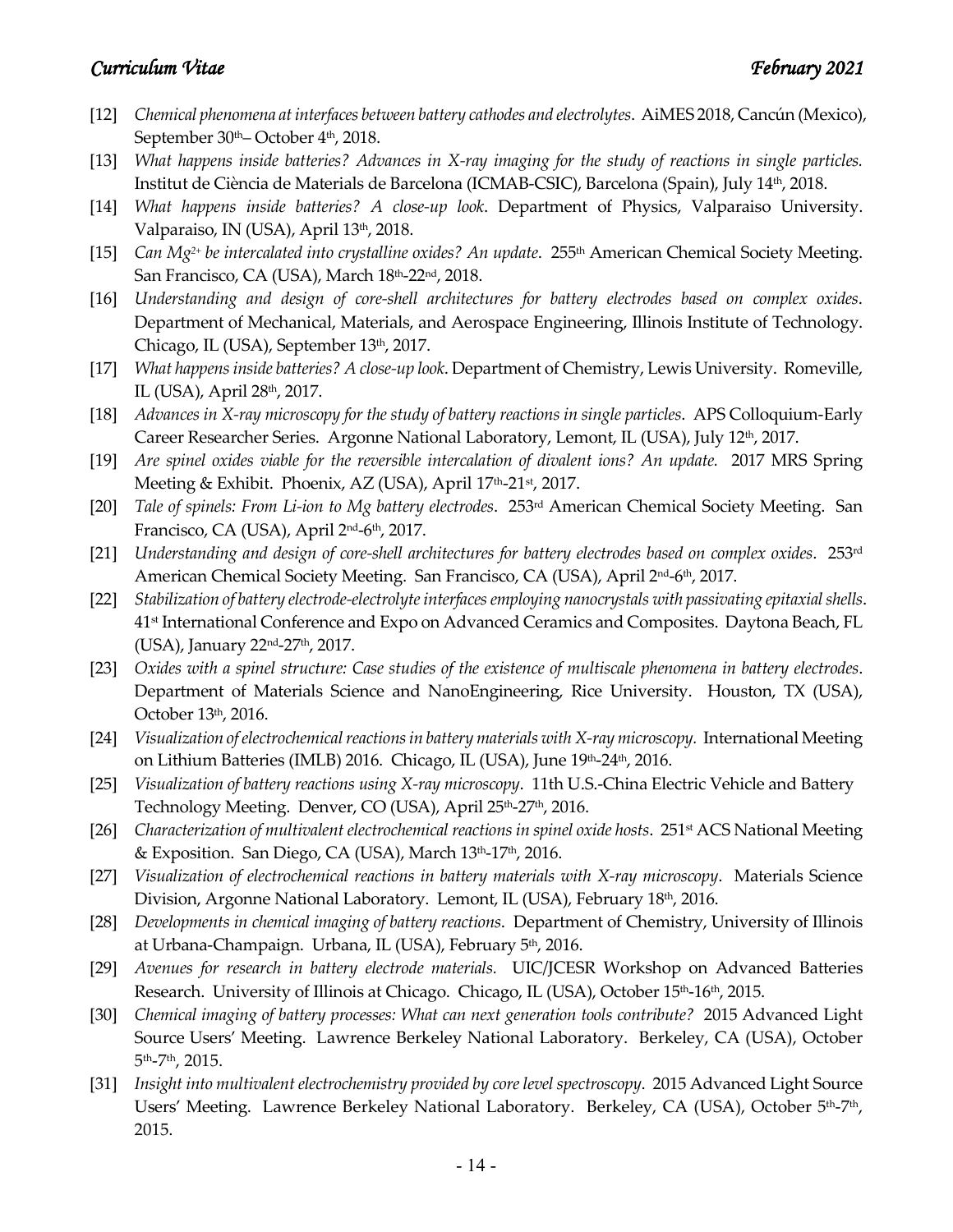- [32] *A tale of spinels: from Li-ion to Mg battery electrodes*. 227th ECS Meeting. Chicago, IL (USA), May 24th-28th, 2015.
- [33] *Where have all the ions and electrons gone? The case for observations of heterogeneity as descriptors of function*. APS-U Workshop on Frontiers of Condensed Matter Physics. Argonne National Lab. Argonne, IL (USA), May 20<sup>th</sup>-21<sup>st</sup>, 2015.
- [34] *Multi-faceted characterization of battery reactions: the case of spinel hosts for Mg-ion batteries*. APS March Meeting 2015. San Antonio, TX (USA), March 2<sup>nd</sup>–6<sup>th</sup>, 2015.
- [35] *Visualization of electrochemical phase transformations in battery materials with synchrotron X-ray techniques*. Department of Chemistry, University of Wisconsin-Madison. Madison, WI (USA), February 12<sup>th</sup>, 2015.
- [36] *Electrochemical conversions as mechanisms of energy storage: Insight from the atomic to the microscopic scale*. 2014 MRS Fall Meeting. Boston, MA (USA), November 30th-December 5th, 2014.
- [37] *Multiscale phase transformations in battery electrodes: visualization and consequences*. Department of Chemical Engineering, University of Illinois at Chicago. Chicago, IL (USA), October 30th, 2014.
- [38] *Visualization of phase transformations at multiple length scales using X-rays*. 2014 Gordon Research Conference on Batteries. Ventura, CA (USA), March 9th-14th, 2014.
- [39] *Phase transformations determine the electrochemical properties of nanomaterials.* TMS 2014, 143rd Annual Meeting and Exhibition. San Diego, CA (USA), February 16<sup>th</sup>-20<sup>th</sup>, 2014.
- [40] *Conversion reactions for Li-ion batteries: Critical issues and chemical understanding.* 245<sup>th</sup> ACS National Meeting & Exposition. New Orleans, LA (USA), April 7<sup>th</sup>-11<sup>th</sup>, 2013.
- [41] *High resolution chemical imaging of phase transformations during electrochemical reactions.* 2013 MRS Spring Meeting. San Francisco, CA (USA), April 1st-5th, 2013.
- [42] *Study of the factors that enable carbon-free insulating Li-ion battery electrodes*. International Battery Association Meeting: IBA2013. Barcelona (Spain), March 10th-15th, 2013.
- [43] *Multiscale phase transformations in battery electrodes: visualization and consequences*. ALS-CXRO Seminar. Lawrence Berkeley National Laboratory, Berkeley, CA (USA), February 27<sup>th</sup>, 2013.
- [44] *Protective layers for the lithium electrode based on ceramic phases.* Pacific Rim Meeting on Electrochemical and Solid State Science (PRiME) 2012. Honolulu, HI (USA), October 7th-12th, 2012.
- [45] *High resolution chemical imaging of phase transformations during intercalation reactions.* Pacific Rim Meeting on Electrochemical and Solid State Science (PRiME) 2012. Honolulu, HI (USA), October 7th-12th, 2012.
- [46] *Protective layers for the lithium electrode based on ceramic phases.* Beyond Lithium Ion V-Symposium on Scalable Energy Storage. Berkeley, CA (USA), June 5th-7th, 2012.
- [47] *Multiscale reactions in battery electrodes: importance and methods of characterization.* Symposium on "Challenges and Opportunities in Energy Storage Materials". Providence, RI (USA), June 1st, 2012.
- [48] *Multiscale reactions in battery electrodes: importance and methods of characterization. Young Engineers +* Scientists Symposium (YESS) 2012. Berkeley, CA (USA), March 20th-22th, 2012.
- [49] *Identification of critical parameters in electrochemical intercalation reactions*. International Battery Association — Pacific Power Source Symposium (IBA-PPSS). Waikoloa, HI (USA), January 9<sup>th</sup>-13<sup>th</sup>, 2012.
- [50] *Insights into chemical reactions in Li-ion battery electrodes using synchrotron radiation techniques*. 2011 Advanced Light Source Users' Meeting. Lawrence Berkeley National Laboratory, October 3<sup>rd</sup>-5<sup>th</sup>, 2011.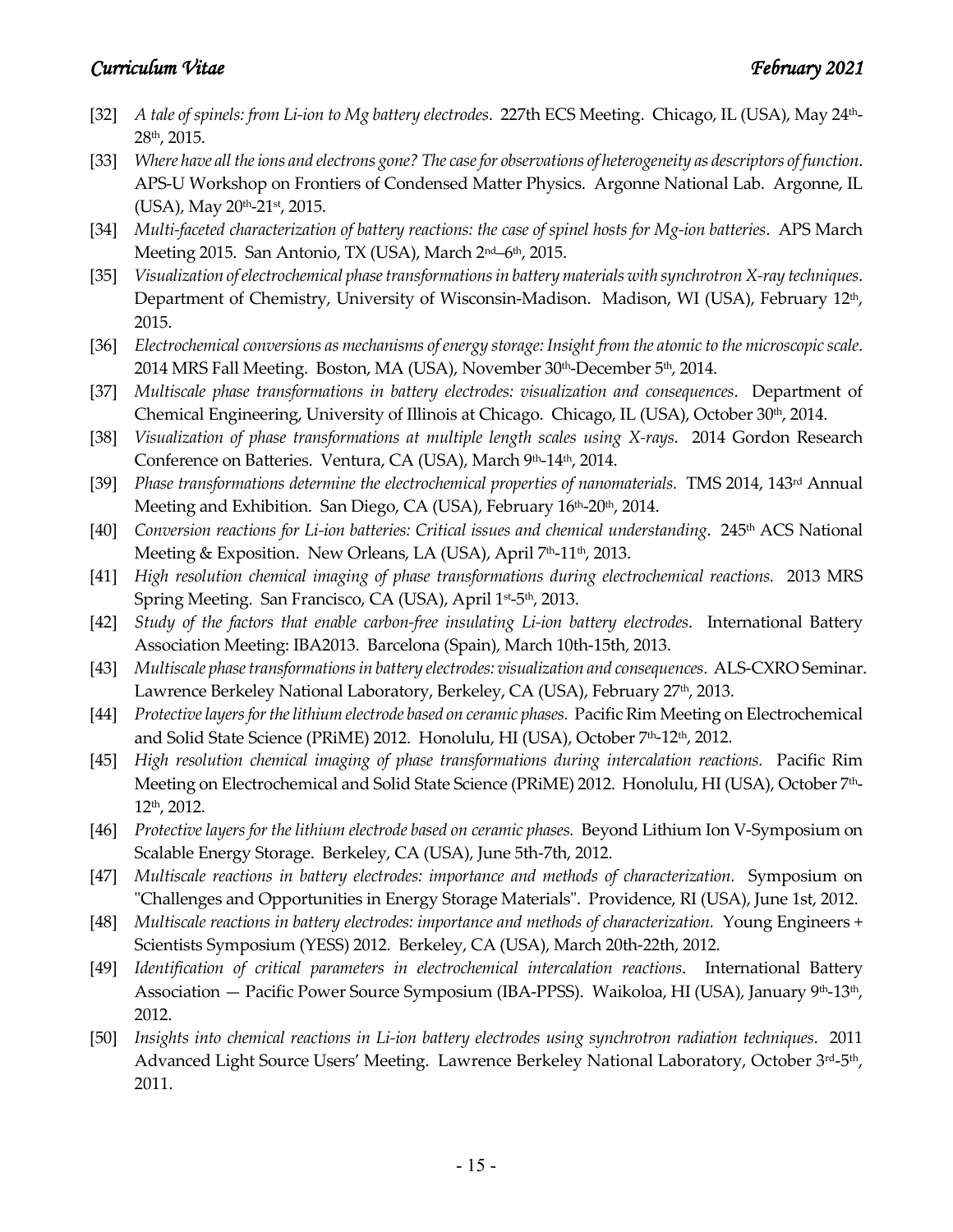- [51] *Understanding how Li-ion Batteries Operate Using in and ex-situ Synchrotron-based Techniques*. 2010 LCLS / SSRL Annual Users' Meeting. SLAC National Accelerator Laboratory, October 17th-21st, 2010.
- [52] *Spectroscopic and imaging study of high capacity Li-ion battery electrodes based on conversion reactions*. 2010 Advanced Light Source Users' Meeting. Lawrence Berkeley National Laboratory, October 13th-15th, 2010.
- [53] *Toward High Energy Density Li-ion Batteries. Understanding the Key Parameters for Performing Electrode Materials*. 2010 Molecular Foundry (TMF) and National Center for Electron Microscopy Users' Meeting. Lawrence Berkeley National Laboratory, September 30th-October 1st, 2010.
- [54] *Characterization of the local structure of positive electrode materials for Li-ion batteries*. CNDA summer 2008 conference on Complex and nanostructured materials for energy applications. Michigan State University, June 22<sup>nd</sup>-June 26<sup>th</sup>, 2008.

### **Other contributions (presenter only)**

- [1] Pacific Rim Meeting on Electrochemical and Solid State Science (PRiME) 2012. Honolulu, HI (USA), October 7th-12th, 2012. *2 Oral Presentations.*
- [2] 220th Meeting of The Electrochemical Society. Boston, MA (USA), October 9th-14th, 2011. *2 Oral Presentations.*
- [3] 2010 MRS Fall Meeting. Boston, MA (USA), November 29th-December 2nd, 2010. *2 Oral Presentations, 1 Poster.*
- [4] 212th Meeting of The Electrochemical Society. Washington, DC (USA), October 7th-12th, 2007. *2 Oral Presentations, 1 Poster.*
- [5] QIES '06: 12th Spanish Meeting on Inorganic Chemistry, 6th Spanish Meeting on Solid State Chemistry. Barcelona (Spain), September 10<sup>th</sup>-14<sup>th</sup>, 2006. *1 Oral Presentation*.
- [6] 2006 Gordon Research Conference on Solid State Chemistry I. New London, NH (USA), July 23rd-28th, 2006. *1 Poster.*
- [7] QIES '04: 11th Spanish Meeting on Inorganic Chemistry, 5th Spanish Meeting on Solid State Chemistry. Santiago de Compostela (Spain), September 12th-16th, 2004. *1 Poster.*
- [8] IIIrd French-Spanish Meeting on Solid State Chemistry and Physics. Montpellier (France), March 30th-April 2nd, 2004. *1 Poster.*
- [9] XXIVth Meeting of the Electrochemistry Group of the Royal Spanish Society of Chemistry. Barcelona (Spain), June 25th-27th, 2002. *1 Oral Presentation.*

### MEMBERSHIPS AND SERVICE

- **Director**, [Next Generation Electrochemistry,](https://energyinitiative.uic.edu/energy/ngene) 2016-present.
- **Member**, The Electrochemical Society, 2003-present.
- **Member**, The American Chemical Society, 2009-present.
- **Member**, Materials Research Society, 2010-present.
- **Panelist and Writer,** Basic Research Needs for Innovation and Discovery of Transformative Experimental Tools, organized by the U.S. Department of Energy (DOE), June 1-3, 2016.
- **Panelist,** Basic Research Needs for Electrical Energy Storage, organized by the U.S. Department of Energy (DOE), March 27-29, 2017.
- **Peer-reviewer**, Nature, Nature Materials, Journal of the American Chemical Society, Chemistry of Materials, Advanced Materials, Advanced Energy Materials, ACS Nano, among others.
- **Peer-reviewer and Panelist**, National Science Foundation (NSF).